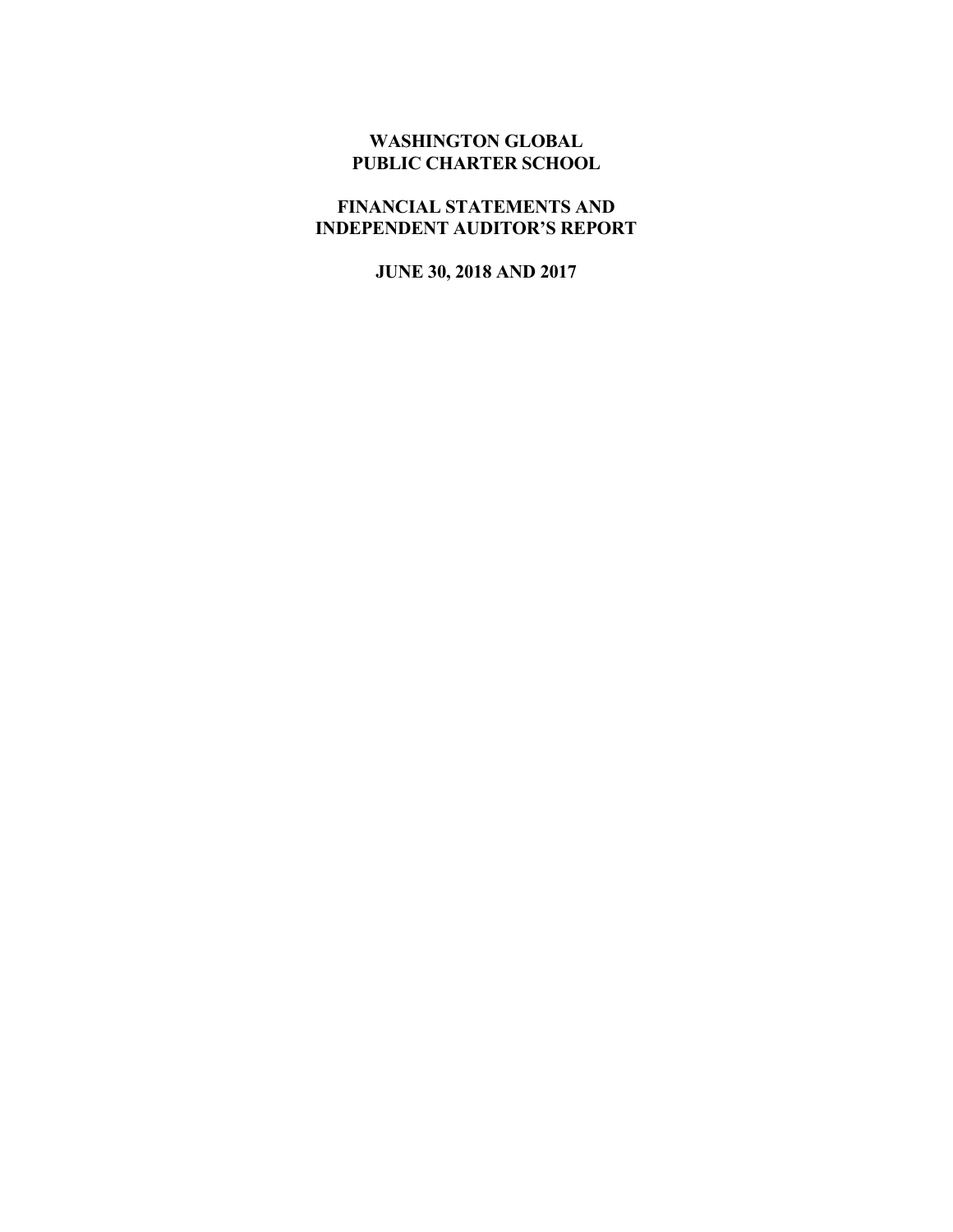## **TABLE OF CONTENTS**

**INDEPENDENT AUDITOR'S REPORT** 

**FINANCIAL STATEMENTS**

| EPENDENT AUDITOR'S REPORT                                  | $1 - 2$        |
|------------------------------------------------------------|----------------|
| ANCIAL STATEMENTS                                          |                |
| <b>Statements of Financial Position</b>                    | 3              |
| Statement of Activities, Year Ended June 30, 2018          | $\overline{4}$ |
| Statement of Activities, Year Ended June 30, 2017          | 5              |
| Statement of Functional Expenses, Year Ended June 30, 2018 | 6              |

Page No.

| Statement of Activities, Year Ended June 30, 2017                                                                                                                                                                           | 5         |
|-----------------------------------------------------------------------------------------------------------------------------------------------------------------------------------------------------------------------------|-----------|
| Statement of Functional Expenses, Year Ended June 30, 2018                                                                                                                                                                  | 6         |
| Statement of Functional Expenses, Year Ended June 30, 2017                                                                                                                                                                  | 7         |
| <b>Statements of Cash Flows</b>                                                                                                                                                                                             | 8         |
| Notes to the Financial Statements                                                                                                                                                                                           | $9-16$    |
| Independent Auditor's Report on Internal Control over<br>Financial Reporting and on Compliance and Other Matters<br>Based on an Audit of Financial Statements Performed in<br>Accordance with Government Auditing Standards | $17 - 18$ |
|                                                                                                                                                                                                                             |           |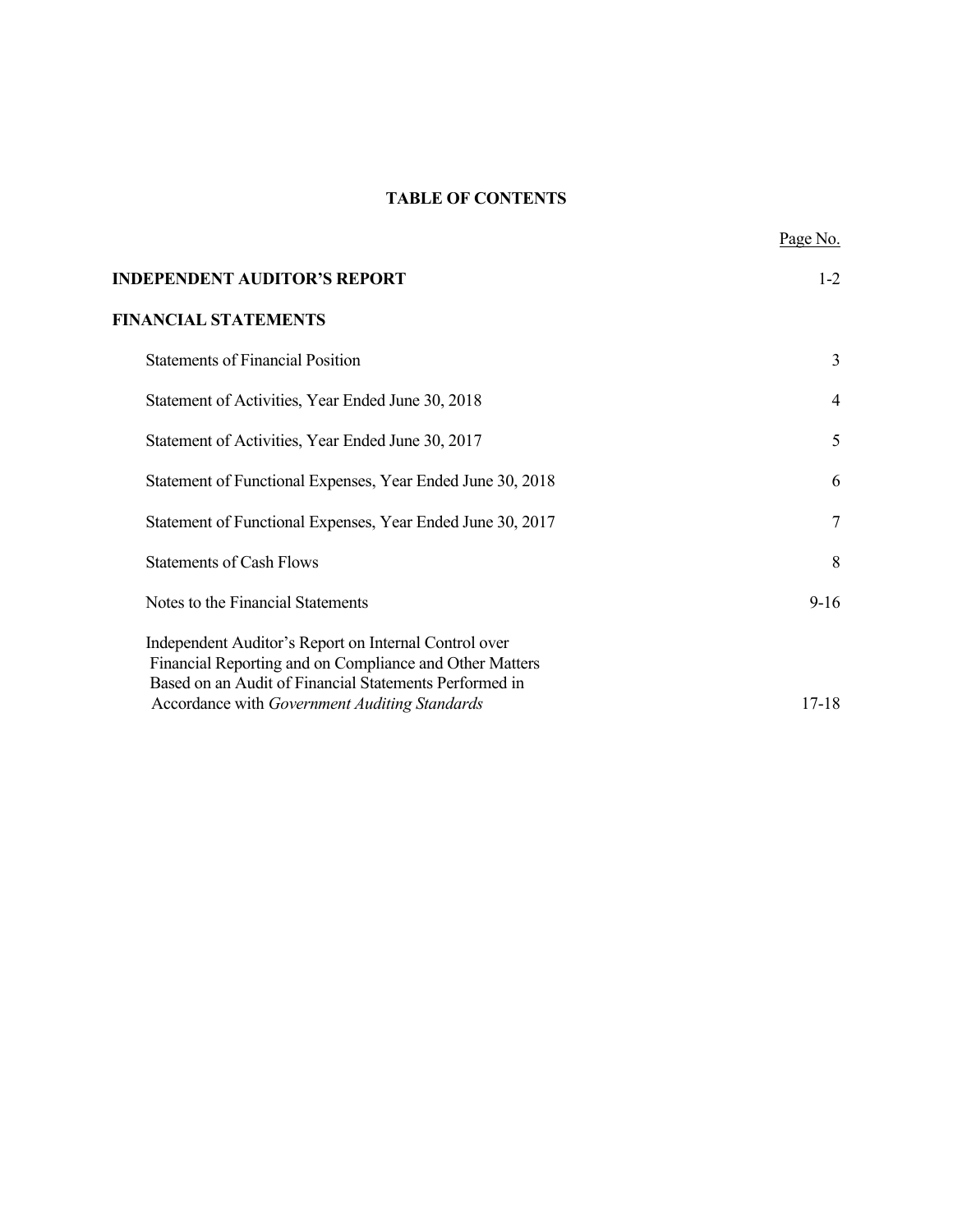

1730 Rhode Island Avenue, NW Suite 800 Washington, DC 20036 (202) 296-3306 Fax: (202) 296-0059

## Independent Auditor's Report

The Board of Trustees Washington Global Public Charter School Washington, DC

### **Report on the Financial Statements**

We have audited the accompanying financial statements of Washington Global Public Charter School (a nonprofit organization), which comprise the statements of financial position as of June 30, 2018 and 2017, and the related statements of activities, functional expenses, and cash flows for the years then ended, and the related notes to the financial statements.

### **Management's Responsibility for the Financial Statements**

Management is responsible for the preparation and fair presentation of these financial statements in accordance with accounting principles generally accepted in the United States of America; this includes the design, implementation, and maintenance of internal control relevant to the preparation and fair presentation of financial statements that are free from material misstatement, whether due to fraud or error.

### **Auditor's Responsibility**

Our responsibility is to express an opinion on these financial statements based on our audits. We conducted our audits in accordance with auditing standards generally accepted in the United States of America and the standards applicable to financial audits contained in *Government Auditing Standards,* issued by the Comptroller General of the United States. Those standards require that we plan and perform the audit to obtain reasonable assurance about whether the financial statements are free from material misstatement.

An audit involves performing procedures to obtain audit evidence about the amounts and disclosures in the financial statements. The procedures selected depend on the auditor's judgment, including the assessment of the risks of material misstatement of the financial statements, whether due to fraud or error. In making those risk assessments, the auditor considers internal control relevant to the entity's preparation and fair presentation of the financial statements in order to design audit procedures that are appropriate in the circumstances, but not for the purpose of expressing an opinion on the effectiveness of the entity's internal control. Accordingly, we express no such opinion. An audit also includes evaluating the appropriateness of accounting policies used and the reasonableness of significant accounting estimates made by management, as well as evaluating the overall presentation of the financial statements.

We believe that the audit evidence we have obtained is sufficient and appropriate to provide a basis for our audit opinion.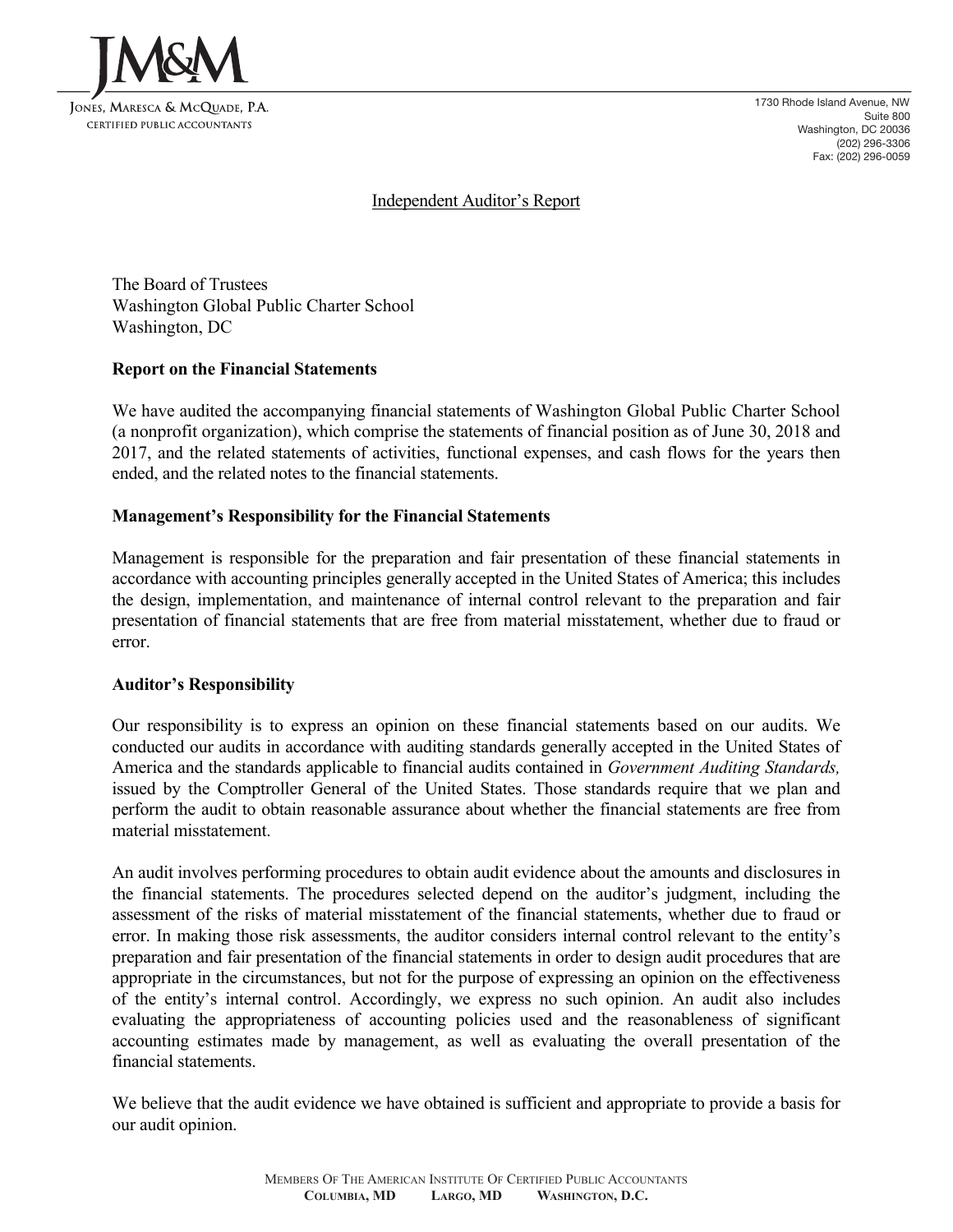Washington Global Public Charter School Independent Auditor's Report Page 2

### **Opinion**

In our opinion, the financial statements referred to above present fairly, in all material respects, the financial position of Washington Global Public Charter School as of June 30, 2018 and 2017, and the changes in its net assets and its cash flows for the years then ended in accordance with accounting principles generally accepted in the United States of America.

## **Other Reporting Required by** *Government Auditing Standards*

In accordance with *Government Auditing Standards*, we have also issued our report dated November 28, 2018 on our consideration of Washington Global Public Charter School's internal control over financial reporting and on our tests of its compliance with certain provisions of laws, regulations, contracts, and grant agreements and other matters. The purpose of that report is to describe the scope of our testing of internal control over financial reporting and compliance and the results of that testing, and not to provide an opinion on the effectiveness of Washington Global Public Charter School's internal control over financial reporting or on compliance. That report is an integral part of an audit performed in accordance with *Government Auditing Standards* in considering Washington Global Public Charter School's internal control over financial reporting and compliance.

Jam Marmer & Mc Quade PA

Washington, DC November 28, 2018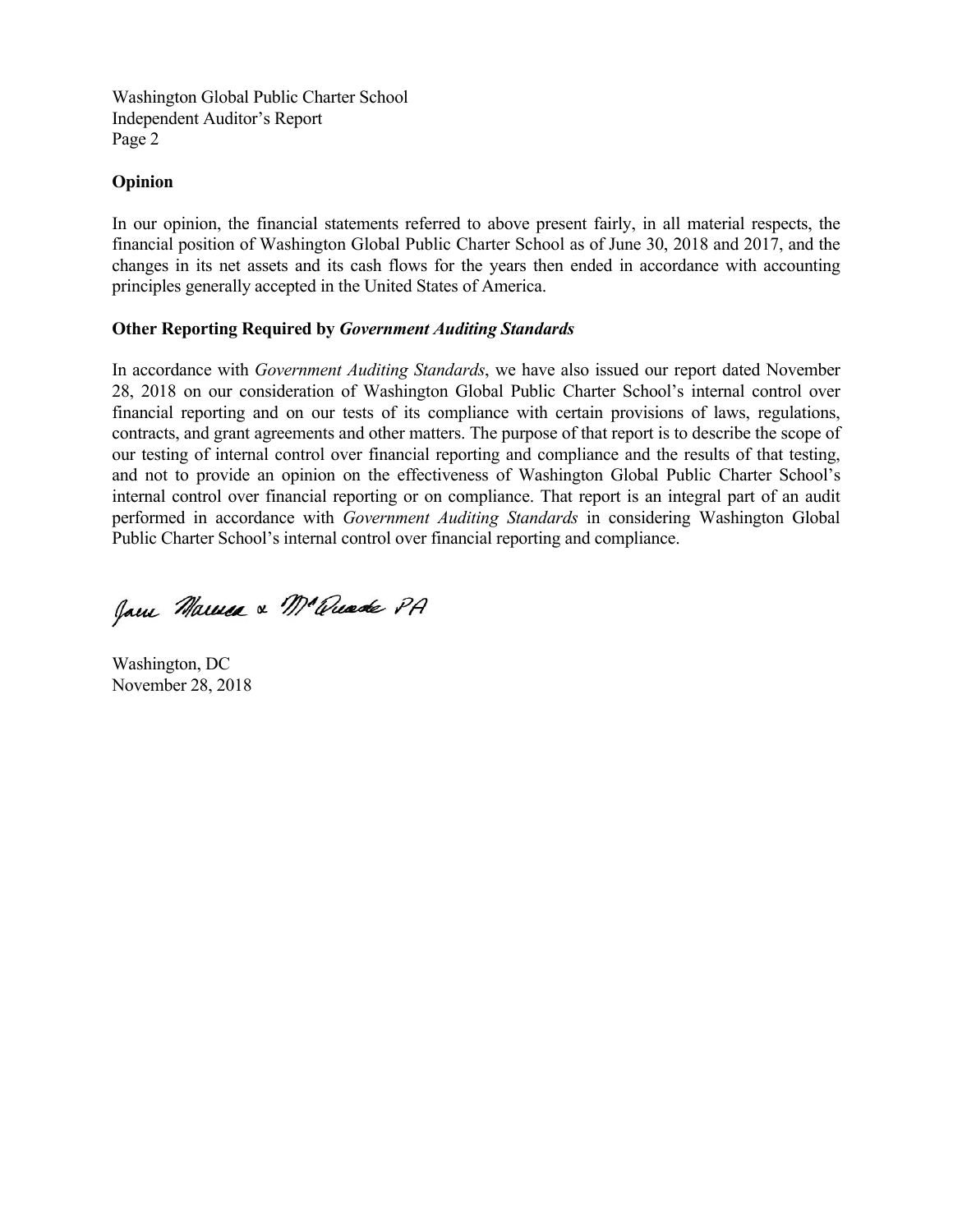## **WASHINGTON GLOBAL PUBLIC CHARTER SCHOOL STATEMENTS OF FINANCIAL POSITION JUNE 30, 2018 AND 2017**

|                                         |               | 2018      |    | 2017      |
|-----------------------------------------|---------------|-----------|----|-----------|
|                                         | <b>ASSETS</b> |           |    |           |
| <b>CURRENT ASSETS</b>                   |               |           |    |           |
| Cash                                    | \$            | 1,392,565 | \$ | 493,431   |
| Accounts and grants receivable          |               | 239,694   |    | 221,717   |
| Prepaid expenses                        |               | 33,105    |    | 29,506    |
| <b>Total Current Assets</b>             |               | 1,665,364 |    | 744,654   |
| <b>NONCURRENT ASSETS</b>                |               |           |    |           |
| Deferred rent                           |               |           |    | 7,306     |
| Property and equipment, net             |               | 5,288,588 |    | 3,507,327 |
| <b>Total Noncurrent Assets</b>          |               | 5,288,588 |    | 3,514,633 |
| <b>TOTAL ASSETS</b>                     | $\$$          | 6,953,952 | \$ | 4,259,287 |
| <b>LIABILITIES AND NET ASSETS</b>       |               |           |    |           |
| <b>CURRENT LIABILITIES</b>              |               |           |    |           |
| Accounts payable                        | \$            | 180,684   | \$ | 573,849   |
| Accrued expenses                        |               | 309,694   |    | 183,348   |
| Current maturity of long-term debt      |               | 233,214   |    | 106,007   |
| <b>Total Current Liabilities</b>        |               | 723,592   |    | 863,204   |
| <b>NONCURRENT LIABILITIES</b>           |               |           |    |           |
| Security deposits                       |               | 7,174     |    | 7,174     |
| Long-term debt, net                     |               | 5,683,192 |    | 3,125,326 |
| <b>Total Noncurrent Liabilities</b>     |               | 5,690,366 |    | 3,132,500 |
| <b>TOTAL LIABILITIES</b>                |               | 6,413,958 |    | 3,995,704 |
| <b>NET ASSETS</b>                       |               |           |    |           |
| Unrestricted                            |               | 538,025   |    | 263,583   |
| Temporarily restricted                  |               | 1,969     |    |           |
| <b>Total Net Assets</b>                 |               | 539,994   |    | 263,583   |
| <b>TOTAL LIABILITIES AND NET ASSETS</b> | $\mathcal{S}$ | 6,953,952 | \$ | 4,259,287 |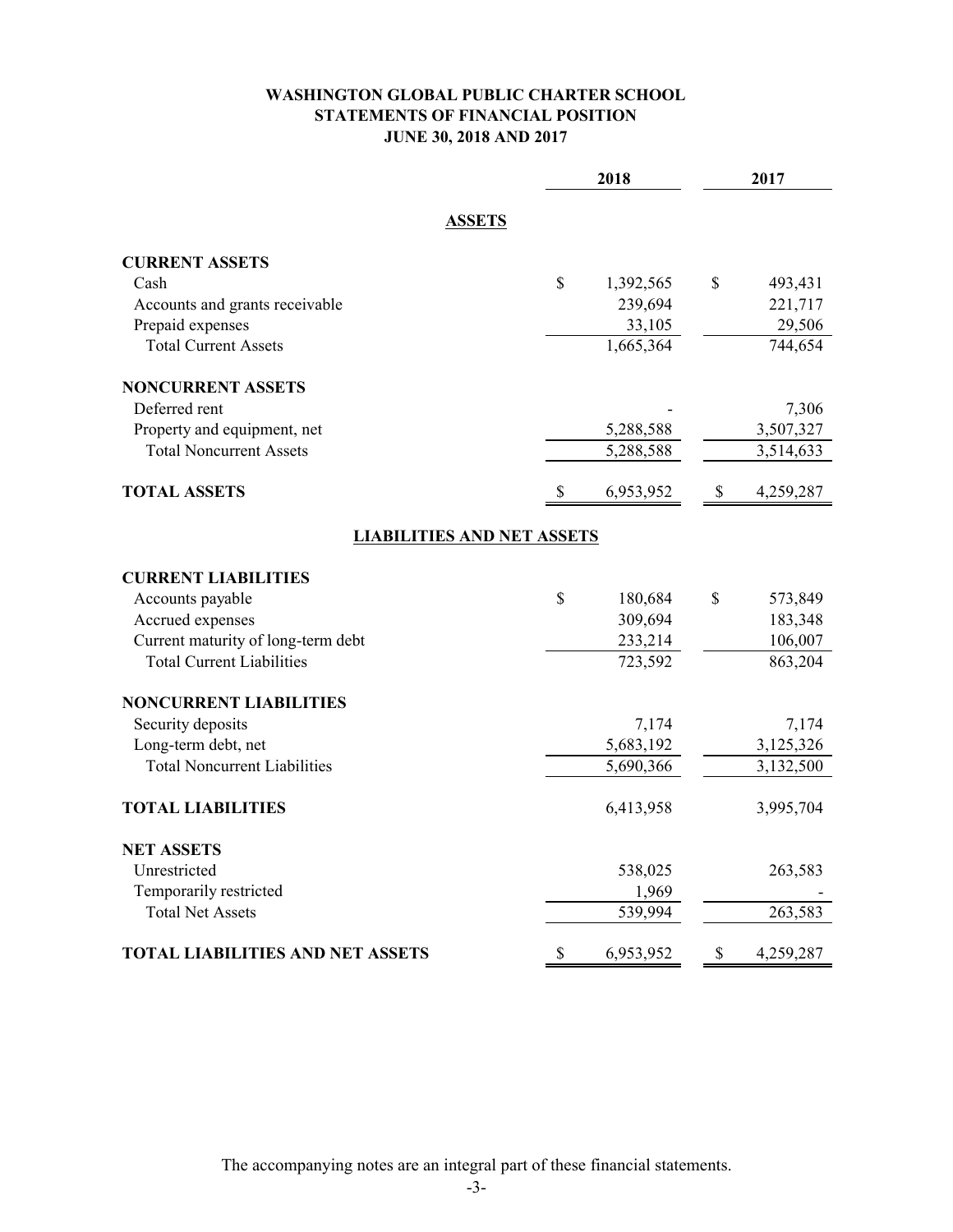# **WASHINGTON GLOBAL PUBLIC CHARTER SCHOOL STATEMENT OF ACTIVITIES YEAR ENDED JUNE 30, 2018**

|                                       | Temporarily  |              |    |            |              |           |
|---------------------------------------|--------------|--------------|----|------------|--------------|-----------|
|                                       |              | Unrestricted |    | Restricted | Total        |           |
| <b>REVENUE AND SUPPORT</b>            |              |              |    |            |              |           |
| Per pupil appropriations              | $\mathbb{S}$ | 3,415,732    | \$ |            | $\mathbb{S}$ | 3,415,732 |
| Per pupil facility allowance          |              | 625,775      |    |            |              | 625,775   |
| Federal entitlements and grants       |              | 459,901      |    |            |              | 459,901   |
| Other government grants               |              | 80,916       |    |            |              | 80,916    |
| Grants and contributions              |              | 24,715       |    | 6,060      |              | 30,775    |
| Rental income                         |              | 50,474       |    |            |              | 50,474    |
| Other revenue                         |              | 5,577        |    |            |              | 5,577     |
| Net assets released from restrictions |              | 4,091        |    | (4,091)    |              |           |
| <b>Total Revenue and Support</b>      |              | 4,667,181    |    | 1,969      |              | 4,669,150 |
| <b>EXPENSES</b>                       |              |              |    |            |              |           |
| Program/educational services          |              | 3,907,596    |    |            |              | 3,907,596 |
| Management and general                |              | 381,242      |    |            |              | 381,242   |
| Fundraising                           |              | 103,901      |    |            |              | 103,901   |
| <b>Total Expenses</b>                 |              | 4,392,739    |    |            |              | 4,392,739 |
| <b>CHANGE IN NET ASSETS</b>           |              | 274,442      |    | 1,969      |              | 276,411   |
| NET ASSETS, beginning of year         |              | 263,583      |    |            |              | 263,583   |
| NET ASSETS, end of year               | \$           | 538,025      | \$ | 1,969      | \$           | 539,994   |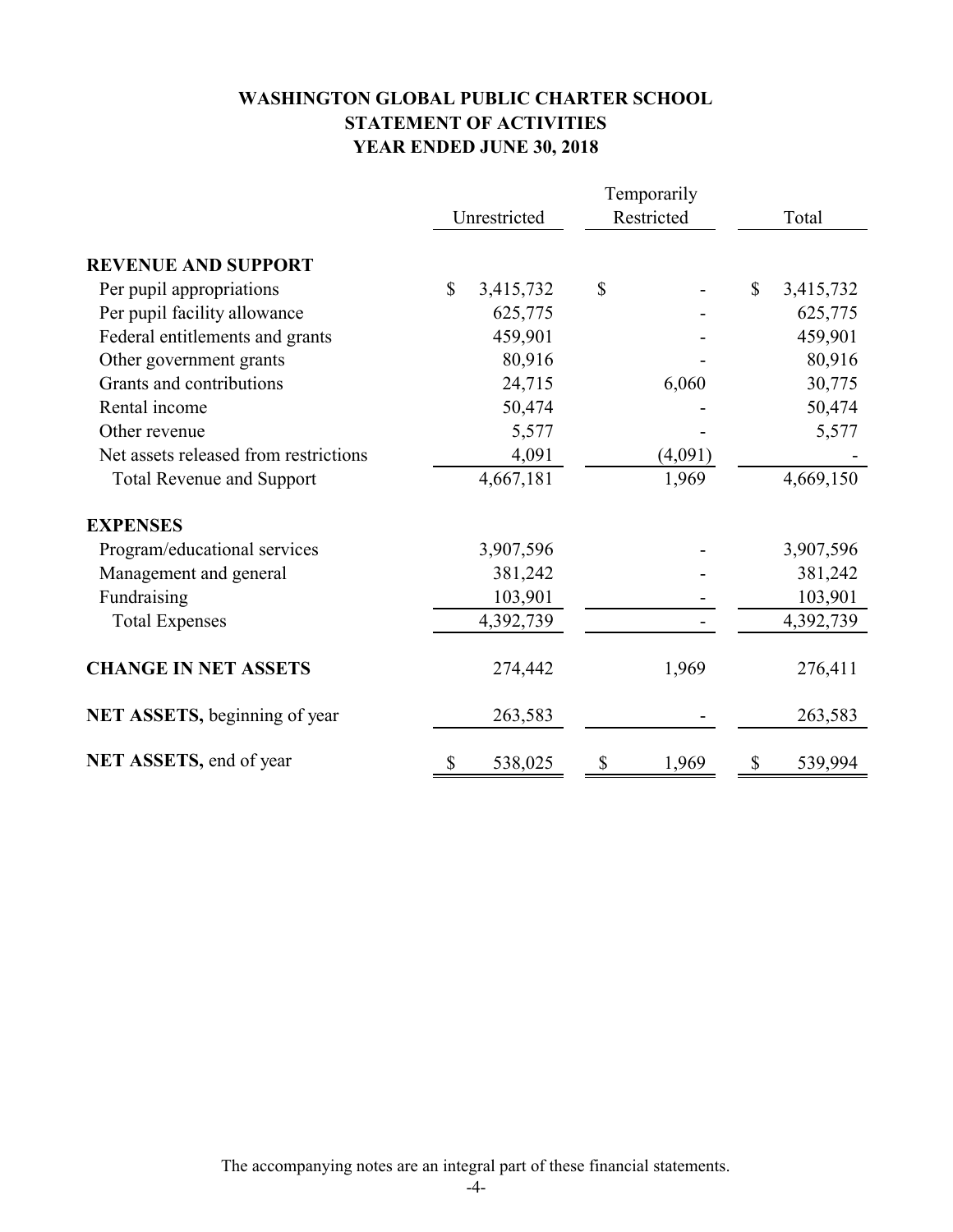# **WASHINGTON GLOBAL PUBLIC CHARTER SCHOOL STATEMENT OF ACTIVITIES YEAR ENDED JUNE 30, 2017**

|                                       | Temporarily  |           |              |         |              |           |
|---------------------------------------|--------------|-----------|--------------|---------|--------------|-----------|
|                                       | Unrestricted |           | Restricted   |         | Total        |           |
| <b>REVENUE AND SUPPORT</b>            |              |           |              |         |              |           |
| Per pupil appropriations              | $\mathbb{S}$ | 2,631,229 | $\mathbb{S}$ |         | $\mathbb{S}$ | 2,631,229 |
| Per pupil facility allowance          |              | 543,576   |              |         |              | 543,576   |
| Federal entitlements and grants       |              | 276,836   |              |         |              | 276,836   |
| Other government grants               |              | 10,854    |              |         |              | 10,854    |
| Grants and contributions              |              | 3,480     |              |         |              | 3,480     |
| Rental income                         |              | 51,626    |              |         |              | 51,626    |
| Other revenue                         |              |           |              |         |              |           |
| Net assets released from restrictions |              | 2,320     |              | (2,320) |              |           |
| <b>Total Revenue and Support</b>      |              | 3,519,921 |              | (2,320) |              | 3,517,601 |
| <b>EXPENSES</b>                       |              |           |              |         |              |           |
| Program/educational services          |              | 2,921,095 |              |         |              | 2,921,095 |
| Management and general                |              | 344,522   |              |         |              | 344,522   |
| Fundraising                           |              | 78,440    |              |         |              | 78,440    |
| <b>Total Expenses</b>                 |              | 3,344,057 |              |         |              | 3,344,057 |
| <b>CHANGE IN NET ASSETS</b>           |              | 175,864   |              | (2,320) |              | 173,544   |
| NET ASSETS, beginning of year         |              | 87,719    |              | 2,320   |              | 90,039    |
| NET ASSETS, end of year               | \$           | 263,583   | \$           |         | \$           | 263,583   |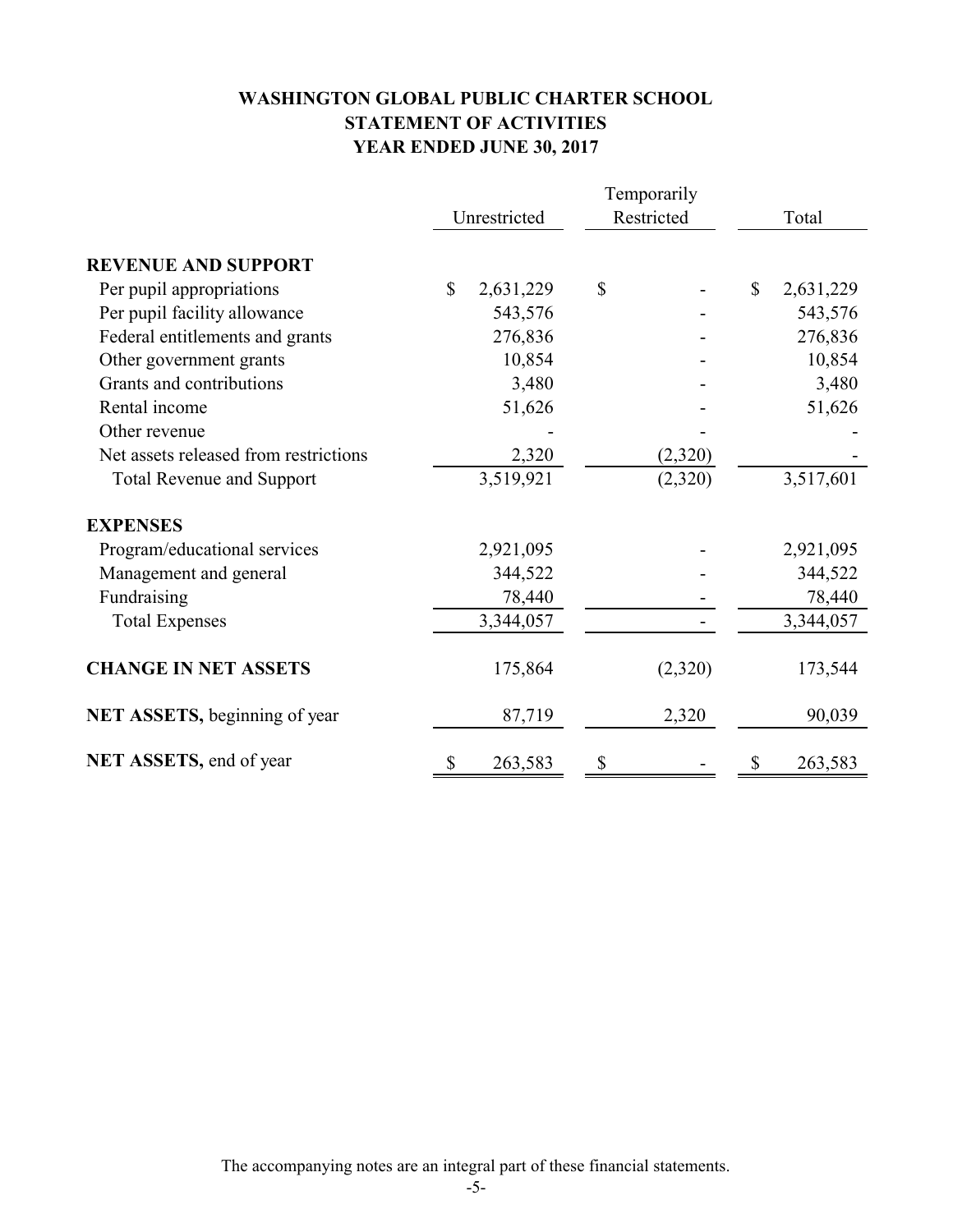#### **WASHINGTON GLOBAL PUBLIC CHARTER SCHOOL STATEMENT OF FUNCTIONAL EXPENSES YEAR ENDED JUNE 30, 2018**

|                                                             |                     | <b>Supporting Services</b> |             |                    |                     |
|-------------------------------------------------------------|---------------------|----------------------------|-------------|--------------------|---------------------|
|                                                             | Program/            | Management                 |             |                    |                     |
|                                                             | <b>Educational</b>  | and General                |             | <b>Fundraising</b> | <b>Total</b>        |
| <b>Personnel Costs</b>                                      |                     |                            |             |                    |                     |
| <b>Salaries</b>                                             | \$<br>1,660,123     | \$<br>166,475              | \$          | 48,212             | \$<br>1,874,810     |
| <b>Employee benefits</b>                                    | 109,860             | 11,017                     |             | 3,190              | 124,067             |
| Payroll taxes                                               | 119,264             | 11,960                     |             | 3,464              | 134,688             |
| Professional development                                    | 17,182              | 1,723                      |             | 499                | 19,404              |
| Contracted staff                                            | 50,255              |                            |             |                    | 50,255              |
|                                                             |                     |                            |             |                    |                     |
| Other staff-related expense<br><b>Total Personnel Costs</b> | 19,736<br>1,976,420 | 1,979<br>193,154           |             | 573<br>55,938      | 22,288<br>2,225,512 |
|                                                             |                     |                            |             |                    |                     |
| <b>Direct Student Costs</b>                                 |                     |                            |             |                    |                     |
| Supplies, materials, snacks                                 | 50,620              |                            |             |                    | 50,620              |
| Fieldwork and other transportation                          | 18,705              |                            |             |                    | 18,705              |
| Contracted instruction fees                                 | 126,072             |                            |             |                    | 126,072             |
| Textbooks                                                   | 35,119              |                            |             |                    | 35,119              |
| Student assessments                                         | 46,141              |                            |             |                    | 46,141              |
| Student food service program                                | 136,300             |                            |             |                    | 136,300             |
| Student events                                              | 9,025               |                            |             |                    | 9,025               |
| Other student costs                                         | 49,954              |                            |             |                    | 49,954              |
| <b>Total Direct Student Costs</b>                           | 471,936             |                            |             |                    | 471,936             |
| <b>Occupancy Expense</b>                                    |                     |                            |             |                    |                     |
| Rent                                                        | 302,409             | 30,325                     |             | 8,782              | 341,516             |
| Maintenance and repairs                                     | 51,087              | 5,122                      |             | 1,484              | 57,693              |
| Utilities and garbage removal                               | 73,182              | 7,338                      |             | 2,125              | 82,645              |
| Contracted building services                                | 139,504             | 13,990                     |             | 4,051              | 157,545             |
| Janitorial supplies                                         | 7,757               | 778                        |             | 225                | 8,760               |
| Depreciation and amortization - facilities                  | 178,740             | 17,925                     |             | 5,190              | 201,855             |
| Interest                                                    | 304,050             | 30,490                     |             | 8,830              | 343,370             |
| <b>Total Occupancy Expense</b>                              | 1,056,729           | 105,968                    |             | 30,687             | 1,193,384           |
| <b>Office Expense</b>                                       |                     |                            |             |                    |                     |
| Office supplies                                             | 39,604              | 3,971                      |             | 1,150              | 44,725              |
| Office expense and equipment rental                         | 12,463              | 1,250                      |             | 362                | 14,075              |
| Telephone                                                   | 20,112              | 2,017                      |             | 584                | 22,713              |
| Postage                                                     | 340                 | 34                         |             | 10                 | 384                 |
| Printing and copying                                        | 4,053               | 407                        |             | 117                | 4,577               |
| Computer support                                            | 24,049              | 2,412                      |             | 698                | 27,159              |
| <b>Total Office Expense</b>                                 | 100,621             | 10,091                     |             | 2,921              | 113,633             |
| <b>General Expense</b>                                      |                     |                            |             |                    |                     |
| Insurance                                                   | 22,614              | 2,267                      |             | 657                | 25,538              |
| Authorizer fees                                             |                     | 41,745                     |             |                    | 41,745              |
| Accounting, auditing and payroll                            | 77,962              | 7,819                      |             | 2,264              | 88,045              |
| Legal fees                                                  | 14,929              | 1,498                      |             | 433                | 16,860              |
| Other professional and fundraising fees                     | 154,202             | 15,464                     |             | 10,067             | 179,733             |
| Dues, fees, and fines                                       | 9,507               | 962                        |             | 276                |                     |
|                                                             |                     |                            |             |                    | 10,745              |
| Other general expense<br>Depreciation - operating assets    | 866                 | $87\,$                     |             | 25                 | 978                 |
|                                                             | 21,810              | 2,187                      |             | 633                | 24,630              |
| <b>Total General Expense</b>                                | 301,890             | 72,029                     |             | 14,355             | 388,274             |
| <b>Total Expenses</b>                                       | \$<br>3,907,596     | \$<br>381,242              | $\mathbb S$ | 103,901            | \$<br>4,392,739     |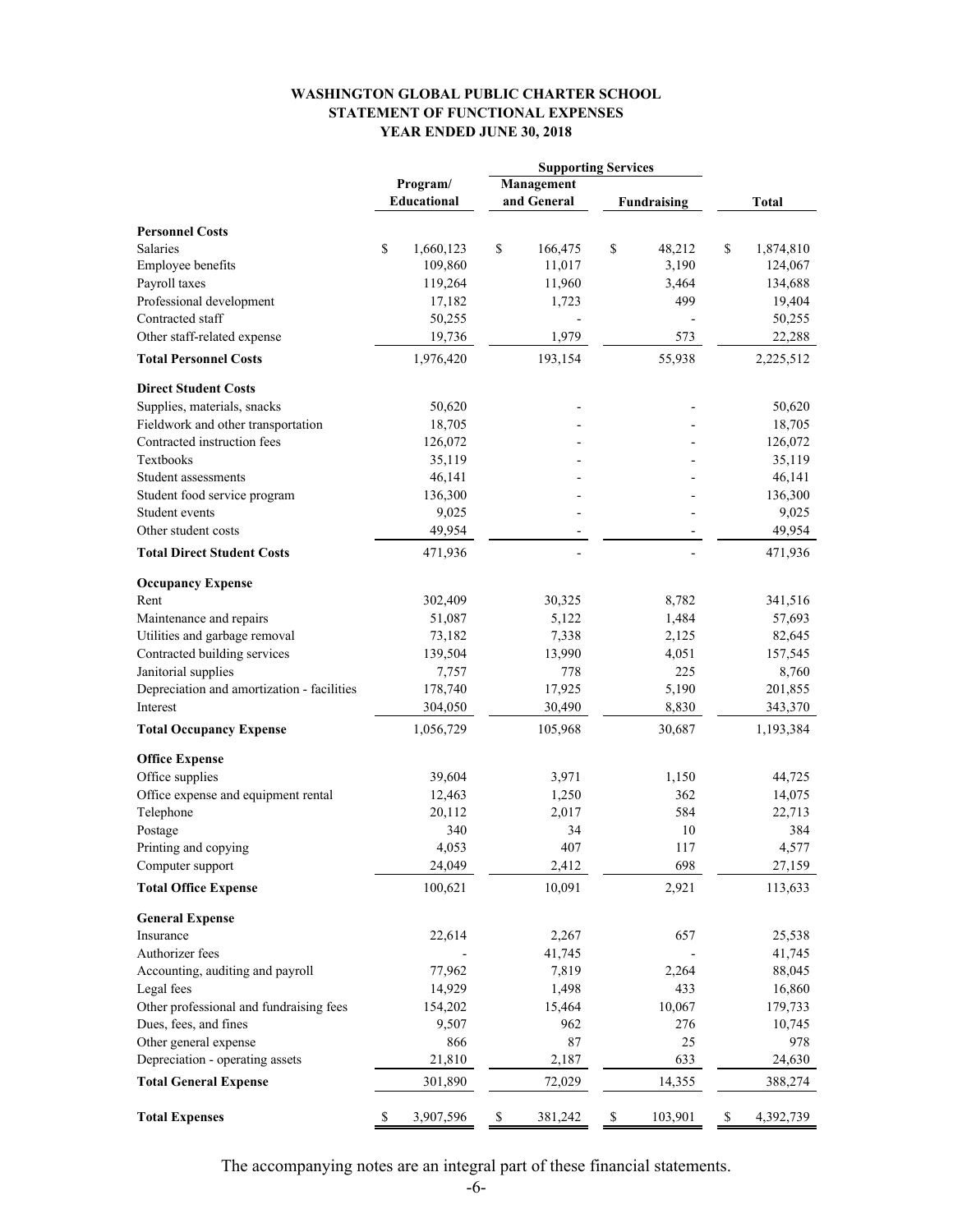#### **WASHINGTON GLOBAL PUBLIC CHARTER SCHOOL STATEMENT OF FUNCTIONAL EXPENSES YEAR ENDED JUNE 30, 2017**

|                                            |                    |             | <b>Supporting Services</b> |                    |                 |
|--------------------------------------------|--------------------|-------------|----------------------------|--------------------|-----------------|
|                                            | Program/           |             | Management                 |                    |                 |
|                                            | <b>Educational</b> |             | and General                | <b>Fundraising</b> | <b>Total</b>    |
| <b>Personnel Costs</b>                     |                    |             |                            |                    |                 |
| <b>Salaries</b>                            | \$<br>1,211,465    | \$          | 150,636                    | \$<br>37,749       | \$<br>1,399,850 |
| <b>Employee benefits</b>                   | 72,196             |             | 8,976                      | 2,250              | 83,422          |
| Payroll taxes                              | 97,594             |             | 12,135                     | 3,041              | 112,770         |
| Professional development                   | 4,778              |             |                            |                    | 4,778           |
| Contracted staff                           | 70,019             |             | 8,707                      | 2,182              | 80,908          |
| Other staff-related expense                | 4,759              |             | 592                        | 148                | 5,499           |
| <b>Total Personnel Costs</b>               | 1,460,811          |             | 181,046                    | 45,370             | 1,687,227       |
|                                            |                    |             |                            |                    |                 |
| <b>Direct Student Costs</b>                |                    |             |                            |                    |                 |
| Supplies, materials, snacks                | 16,640             |             |                            |                    | 16,640          |
| Fieldwork and other transportation         | 2,578              |             |                            |                    | 2,578           |
| Contracted instruction fees                | 180,803            |             |                            |                    | 180,803         |
| Textbooks                                  | 14,293             |             |                            |                    | 14,293          |
| Student assessments                        | 34,598             |             |                            |                    | 34,598          |
| Student food service program               | 153,186            |             |                            |                    | 153,186         |
| Student events                             | 5,068              |             |                            |                    | 5,068           |
| Other student costs                        | 16,857             |             |                            |                    | 16,857          |
| <b>Total Direct Student Costs</b>          | 424,023            |             |                            |                    | 424,023         |
| <b>Occupancy Expense</b>                   |                    |             |                            |                    |                 |
| Rent                                       | 261,570            |             | 32,524                     | 8,151              | 302,245         |
| Maintenance and repairs                    | 48,932             |             | 6,084                      | 1,525              | 56,541          |
| Utilities and garbage removal              | 74,789             |             | 9,300                      | 2,330              | 86,419          |
| Contracted building services               | 129,016            |             | 16,042                     | 4,020              | 149,078         |
| Janitorial supplies                        | 6,949              |             | 864                        | 217                | 8,030           |
| Depreciation and amortization - facilities | 102,608            |             | 12,759                     | 3,197              | 118,564         |
| Interest                                   | 154,185            |             | 19,173                     | 4,804              | 178,162         |
| <b>Total Occupancy Expense</b>             | 778,049            |             | 96,746                     | 24,244             | 899,039         |
| <b>Office Expense</b>                      |                    |             |                            |                    |                 |
| Office supplies                            | 21,564             |             | 2,680                      | 672                | 24,916          |
| Office expense and equipment rental        | 7,114              |             | 885                        | 222                | 8,221           |
| Telephone                                  | 20,072             |             | 2,496                      | 625                | 23,193          |
| Postage                                    | 369                |             | 46                         | 11                 | 426             |
| Printing and copying                       | 3,523              |             | 437                        | 110                | 4,070           |
| Computer support                           | 25,563             |             | 3,178                      | 797                | 29,538          |
| <b>Total Office Expense</b>                | 78,205             |             | 9,722                      | 2,437              | 90,364          |
| <b>General Expense</b>                     |                    |             |                            |                    |                 |
| Insurance                                  | 19,892             |             | 2,474                      | 620                | 22,986          |
| Authorizer fees                            |                    |             | 34,625                     |                    | 34,625          |
| Accounting, auditing and payroll           | 68,574             |             | 8,527                      | 2,137              | 79,238          |
| Legal fees                                 | 7,116              |             | 885                        | 222                | 8,223           |
| Other professional and fundraising fees    | 61,932             |             | 7,701                      | 2,709              | 72,342          |
| Dues, fees, and fines                      | 1,595              |             | 198                        | 50                 | 1,843           |
| Other general expense                      | 721                |             | 90                         | 22                 | 833             |
| Depreciation - operating assets            | 20,177             |             | 2,508                      | 629                | 23,314          |
| <b>Total General Expense</b>               | 180,007            |             | 57,008                     | 6,389              | 243,404         |
|                                            |                    |             |                            |                    |                 |
| <b>Total Expenses</b>                      | \$<br>2,921,095    | $\mathbb S$ | 344,522                    | \$<br>78,440       | \$<br>3,344,057 |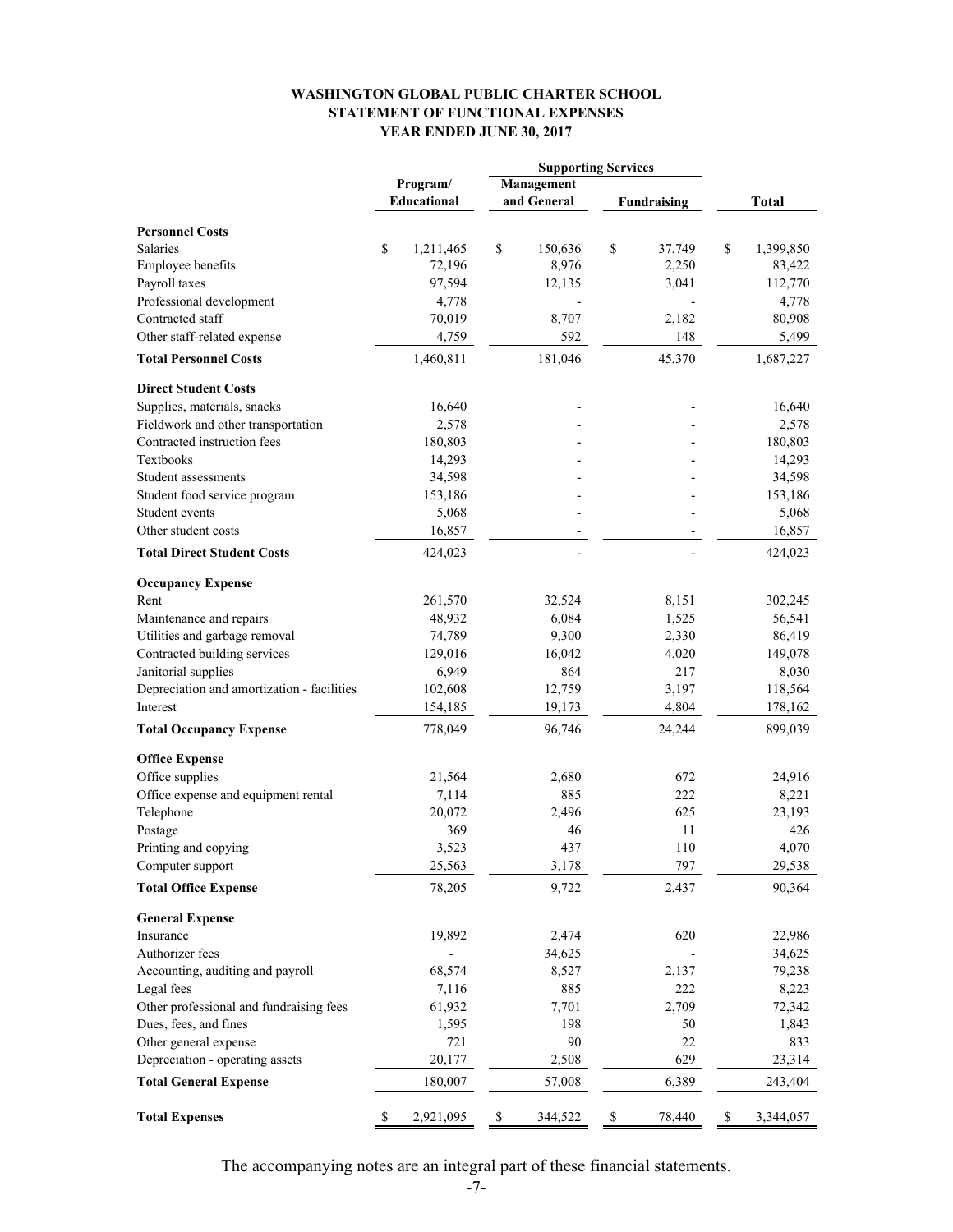## **WASHINGTON GLOBAL PUBLIC CHARTER SCHOOL STATEMENTS OF CASH FLOWS YEARS ENDED JUNE 30, 2018 AND 2017**

|                                                           |    | 2018       | 2017                      |            |
|-----------------------------------------------------------|----|------------|---------------------------|------------|
| <b>CASH FLOWS FROM OPERATING ACTIVITIES</b>               |    |            |                           |            |
| Change in net assets                                      | \$ | 276,411    | \$                        | 173,544    |
| Adjustments to reconcile change in net assets to net cash |    |            |                           |            |
| provided by operating activities                          |    |            |                           |            |
| Depreciation and amortization                             |    | 226,485    |                           | 141,878    |
| Amortization of debt issuance costs                       |    | 60,209     |                           | 24,936     |
|                                                           |    |            |                           |            |
| Decrease (increase) in assets:                            |    |            |                           |            |
| Accounts and grants receivable                            |    | (17, 977)  |                           | 7,393      |
| Prepaid expenses                                          |    | (3,599)    |                           | (4,906)    |
| Deferred rent                                             |    | 7,306      |                           | (4, 472)   |
| (Decrease) increase in liabilities:                       |    |            |                           |            |
| Accounts payable                                          |    | (393, 165) |                           | 132,722    |
| Accrued expenses                                          |    | 126,346    |                           | 64,410     |
| Security deposits                                         |    |            |                           | 7,174      |
| Net Cash Provided by Operating Activities                 |    | 282,016    |                           | 542,679    |
| <b>CASH FLOWS FROM INVESTING ACTIVITIES</b>               |    |            |                           |            |
| Purchase of property and equipment                        |    | (24,898)   |                           | (111, 425) |
| Net Cash Used for Investing Activities                    |    | (24,898)   |                           | (111, 425) |
| <b>CASH FLOWS FROM FINANCING ACTIVITIES</b>               |    |            |                           |            |
| Payments on line of credit                                |    |            |                           | (185,000)  |
| Proceeds from issuance of debt                            |    | 768,235    |                           |            |
| Payments on debt                                          |    | (126, 219) |                           | (53, 186)  |
| Net Cash (Used for) Provided by Financing Activities      |    | 642,016    |                           | (238, 186) |
| <b>NET INCREASE IN CASH</b>                               |    | 899,134    |                           | 193,068    |
| CASH, beginning of year                                   |    | 493,431    |                           | 300, 363   |
| CASH, end of year                                         | \$ | 1,392,565  | \$                        | 493,431    |
| SUPPLEMENTAL DISCLOSURE OF CASH FLOW INFORMATION          |    |            |                           |            |
| Cash paid for interest                                    | \$ | 276,189    | $\boldsymbol{\mathsf{S}}$ | 150,712    |
|                                                           |    |            |                           |            |
| SUPPLEMENTAL DISCLOSURE OF NON CASH INFORMATION           |    |            |                           |            |
| Acquisition of property and equipment and debt            |    |            |                           |            |
| issuance costs from issuance of debt                      | \$ | 2,085,765  | \$                        | 1,532,448  |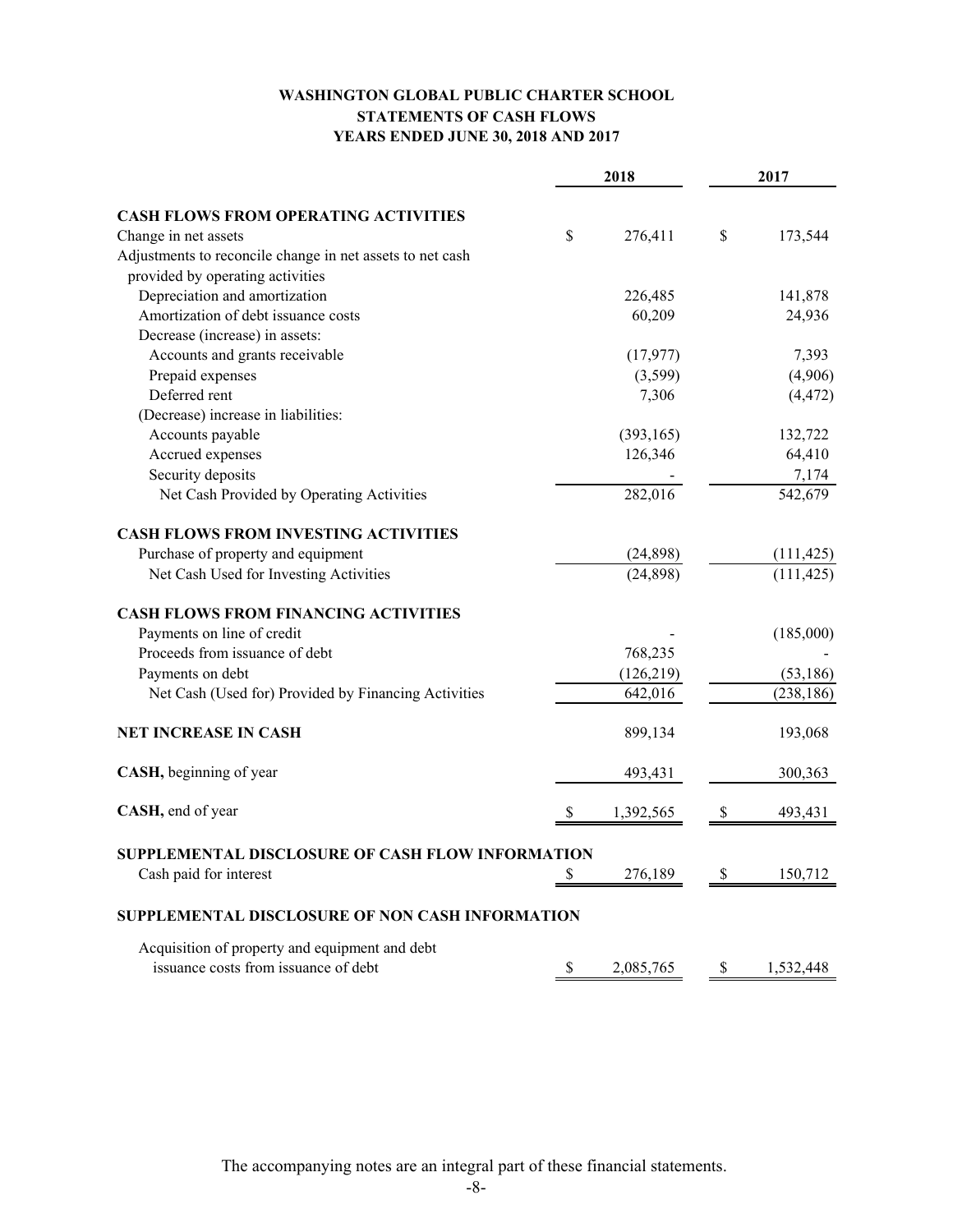### **NOTE A – ORGANIZATION AND NATURE OF BUSINESS**

Washington Global Public Charter School ("Washington Global"), a District of Columbia not-for-profit Corporation, was incorporated on February 25, 2014, exclusively for educational purposes. Washington Global operates as a public charter school authorized by the District of Columbia Public Charter School Board. Washington Global is a community school open to all middle school students in Washington, DC that utilizes a rigorous, internationally-based academic and cultural curriculum that integrates project-based learning, service-learning, technology, and language acquisition to develop, educate and train enterprising and competitive global citizens.

Washington Global's primary sources of support are local appropriations for Charter Schools from the District of Columbia Government, and federal entitlements and grants.

Washington Global is a tuition-free middle school open to all students in Washington, DC. Washington Global offers a robust international and research-based academic programming to develop globally competitive students who are ready for college and careers. program includes project-based learning, small learning communities, technology instruction, arts, and foreign language classes in Spanish. Washington Global strives for all of their students to be healthy and active through nutrition, physical education, and athletic programs. Washington Global also serves as a community school that promotes local engagement and service-learning for its students.

Washington Global's cornerstone program is the International Middle Years Curriculum ("IMYC") that is used in middle schools throughout the world. The IMYC offers interactive, stimulating, real-world, projectbased learning delivered through thematic units such as resilience, entrepreneurship, and creativity. These themes are woven into the students' English Language Arts ("ELA"), Math, Science, and Social Studies courses where they are working towards mastering the Common Core State Standards ("CCSS"). The IMYC also provides the framework for these themes to support Art, Information and Communications Technology ("ICT"), and Physical Education curricula.

### **NOTE B – SUMMARY OF SIGNIFICANT ACCOUNTING POLICIES**

### Basis of Presentation

Financial statement presentation follows Financial Accounting Standards Board ("FASB") Accounting Standards Codification ("ASC") Topic Not-for-Profit Entities. In accordance with the topic, Washington Global reports information regarding its financial position and activities according to three classes of net assets: unrestricted net assets, temporarily restricted net assets, and permanently restricted net assets.

*Unrestricted Net Assets* – Net assets not subject to donor-imposed stipulations

*Temporarily Restricted Net Assets* – Net assets subject to donor-imposed stipulations that may or will be met by either actions of Washington Global and/or the passage of time

*Permanently Restricted Net Assets* – Net assets subject to donor-imposed stipulations that they be maintained permanently by Washington Global. Washington Global had no permanently restricted net assets during the years ended June 30, 2018 and 2017.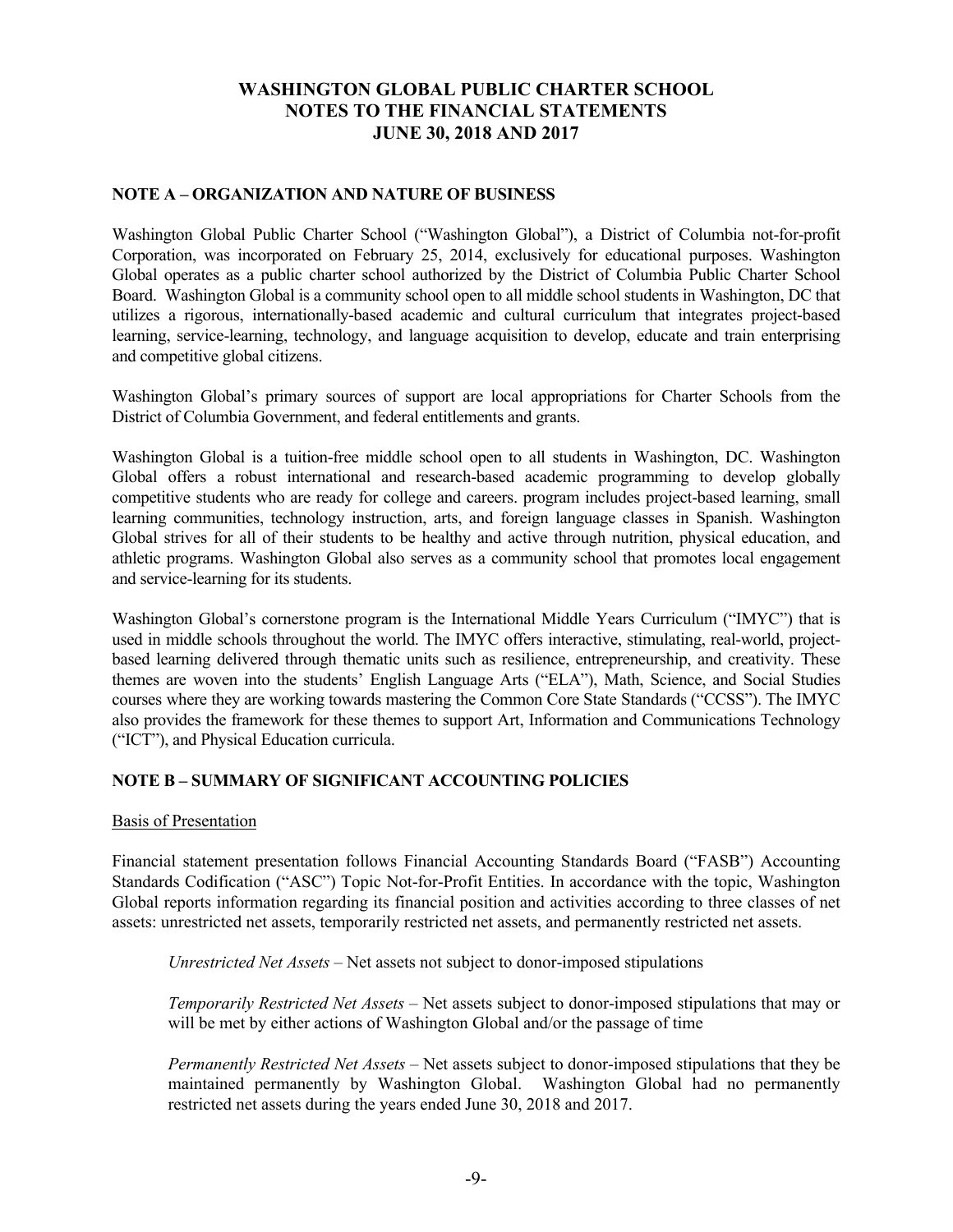(continued)

### **NOTE B – SUMMARY OF SIGNIFICANT ACCOUNTING POLICIES** – continued

#### Basis of Accounting

Washington Global's financial statements are prepared on the accrual basis of accounting. Therefore, revenue and related assets are recognized when earned and expenses and related liabilities are recognized as the obligations are incurred.

#### Use of Estimates

Management uses estimates and assumptions in preparing financial statements in accordance with accounting principles generally accepted in the United States of America. Those estimates and assumptions affect the reported amounts of assets and liabilities, the disclosures of contingent assets and liabilities, and the reported amounts of revenues and expenses. Actual results could vary from the estimates that were assumed in preparing the financial statements.

#### Accounts and Grants Receivable

Washington Global's accounts and grants receivable consist of unsecured amounts due from public funding sources whose ability to pay are subject to appropriations. Washington Global performs ongoing credit evaluations of its funding sources and generally does not require collateral. Due to the nature of funding from the federal government and the District of Columbia, management believes that all grants receivable are collectible within one year or less; therefore, no allowance for bad debt has been recorded.

#### Property and Equipment

Property and equipment are carried at cost or, if donated, at the approximate fair value at the date of donation. Washington Global capitalizes all expenditures for property and equipment over \$1,000. Depreciation is computed using the straight line method over the estimated useful lives of the assets, which ranges from two to 25 years. When assets are sold or otherwise disposed of, the asset and related accumulated depreciation and amortization are removed from the accounts, and any remaining gain or loss is included in operations. Repairs and maintenance are charged to expense when incurred.

#### Debt Issuance Costs

Cost incurred in the issuance of debt have been capitalized and are reported on the statement of financial position as a direct deduction from the related debt liability. Debt issuance costs are amortized as interest expense using the straight-line method over the remaining period of the debt, which approximates the effective interest method.

#### Contributions

Contributions received are recorded as unrestricted, temporarily restricted or permanently restricted support, depending on the existence and/or nature of any donor restrictions. When a restriction expires (that is, when a stipulated time restriction ends or the purpose of the restriction is accomplished), temporarily restricted net assets are reclassified to unrestricted net assets and reported in the statement of activities as net assets released from restrictions. Restricted contributions whose restrictions are met in the same reporting period are shown as unrestricted contributions.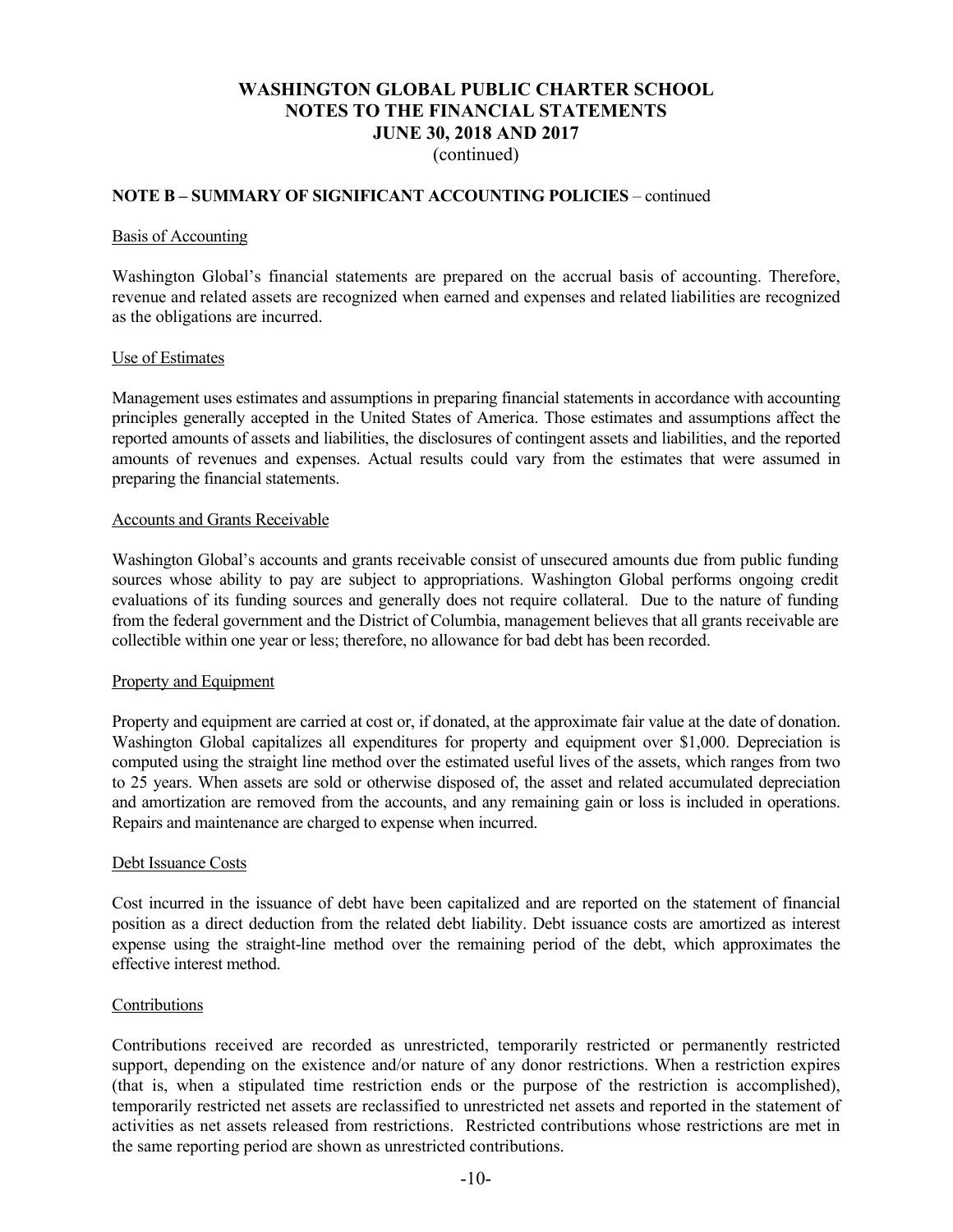(continued)

### **NOTE B – SUMMARY OF SIGNIFICANT ACCOUNTING POLICIES** – continued

#### Grants and Per Pupil Appropriations

Grant revenues are received primarily from the District of Columbia Government. The grants are subject to audit by the grantor agencies. Such audits could result in a request for reimbursement by the agency for expenditures disallowed under the terms and conditions of the appropriate grantor. No provision for possible adjustment has been made in the accompanying financial statements because, in the opinion of management, such adjustment, if any, would not have a material effect on the financial statements.

Washington Global receives a student allocation on a per pupil basis from the District of Columbia to cover the cost of academic expenses. Per pupil appropriated revenue is recognized during the period for which the associated education services are provided. Per pupil appropriations include \$1,244,529 and \$811,788 for enhancements, such as special education, English language learners and at risk students, for the years ended June 30, 2018 and 2017, respectively.

#### Functional Expenses

The costs of providing Washington Global's various programs and supporting services have been summarized on a functional basis in the accompanying statements of activities. Accordingly, certain costs have been allocated among the programs, management and general, and fundraising services benefited.

### **NOTE C – INCOME TAXES**

Washington Global is a  $501(c)(3)$  entity exempt from federal income tax under Section  $501(a)$  of the Internal Revenue Code. Washington Global is, however, subject to tax on business income unrelated to their exempt purpose.

Washington Global believes that it has appropriate support for any tax positions taken, and as such, does not have any uncertain tax positions that are material to the financial statements or that would have an effect on its tax-exempt status. There are no unrecognized tax benefits or liabilities that need to be recorded.

Washington Global's information returns are subject to examination by the Internal Revenue Service for a period of three years from the date they were filed, except under certain circumstances. Washington Global's Form 990 returns for the years ended 2015 through 2017 are open for examination by the Internal Revenue Service, although no request has been made as of the date of these financial statements.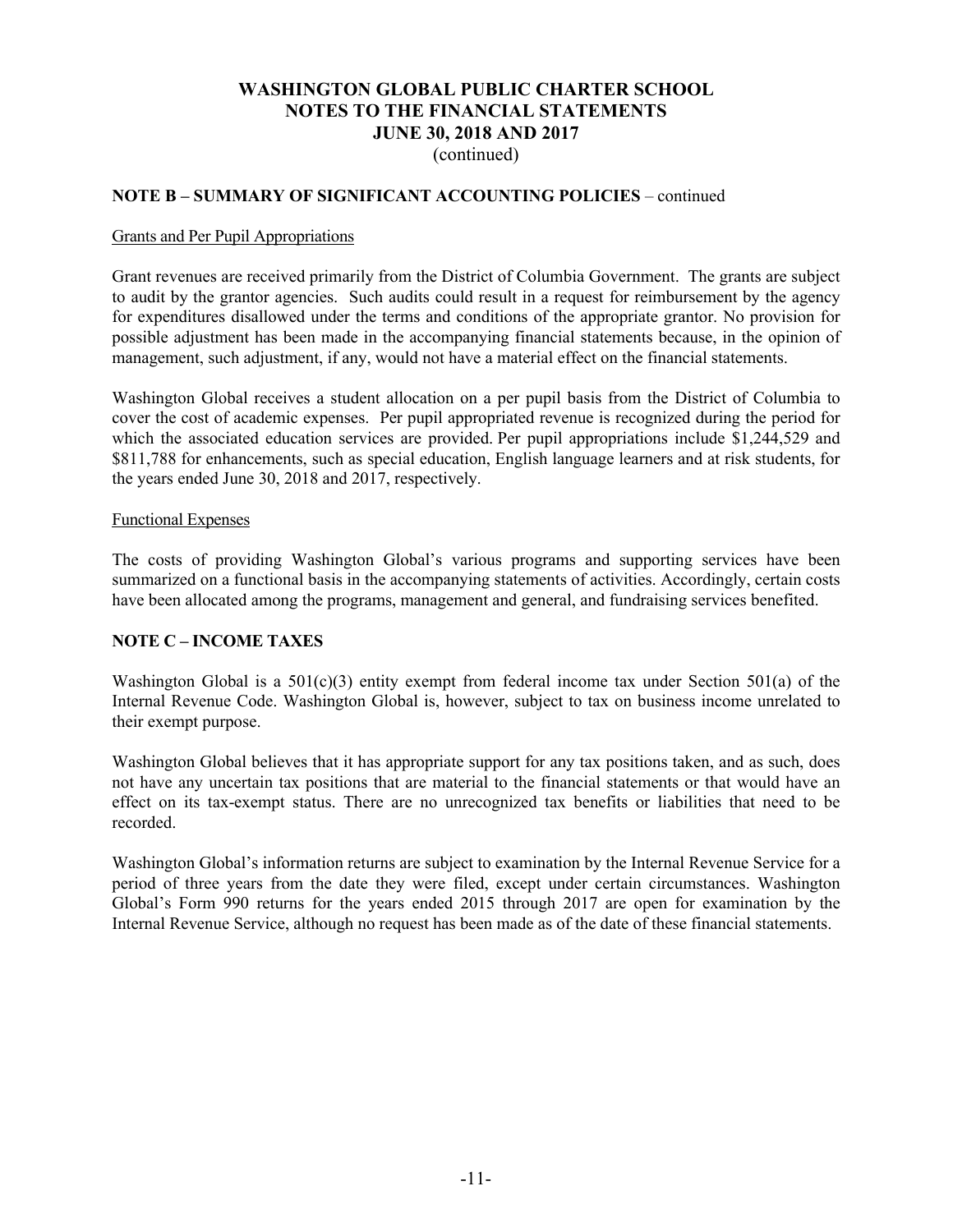(continued)

### **NOTE D – PROPERTY AND EQUIPMENT**

The following is a summary of property and equipment at June 30:

|                                     |   | 2018      | 2017 |           |  |
|-------------------------------------|---|-----------|------|-----------|--|
| Leasehold improvements              | S | 5,628,193 | S    | 3,200,079 |  |
| Computers and office equipment      |   | 68,950    |      | 53,421    |  |
| Furniture and fixtures              |   | 31,157    |      | 28,282    |  |
|                                     |   | 5,728,300 |      | 3,281,782 |  |
| Less: depreciation and amortization |   | 439,712   |      | 219,721   |  |
|                                     |   | 5,288,588 |      | 3,062,061 |  |
| Construction in progress            |   |           |      | 445,266   |  |
| Property and Equipment, Net         |   | 5,288,588 |      | 3,507,327 |  |

Construction in progress includes on-going renovation, construction, and building improvement projects at Washington Global as of June 30, 2017. As of June 30, 2017, construction in progress includes costs to renovate the windows of the entire building, as well as the  $2<sup>rd</sup>$  floor for Washington Global's use. There were no construction in progress costs as of June 30, 2018. Depreciation and amortization expense for the years ended June 30, 2018 and 2017 was \$226,485 and \$141,878, respectively.

## **NOTE E – LEASE COMMITMENTS**

In April 2015, Washington Global entered into a lease agreement with 525 School Street Associates, LLC, to lease the property at 525 School Street, SW for a period of 25 years beginning on April 21, 2015. The annual base rent was \$206,250 for the first year and will be increased to the following; \$250,000 for year two, \$275,000 for year three and \$285,000 each lease year until the end of the initial term. Per the agreement terms, the increase or decrease in the base rent is dependent on the occupied square footage, per pupil funding allowance and student enrollment. Due to these adjustments, Washington Global records rent expense on a yearly basis, and the future minimum lease payments cannot be determined.

Rent expense for the years ended June 30, 2018 and 2017 totaled \$341,516 and \$302,245, respectively.

In June 2016, Washington Global entered into a sublease agreement with Cesar Chavez Public Charter Schools for Public Policy ("Cesar Chavez"), to sublease a portion of the property at 525 School Street, SW for a period of five years beginning on June 1, 2016. Rental income under this sublease is recognized on a straight-line basis. The lease was terminated effective June 30, 2018.

In June 2016, Washington Global entered into a sublease agreement with Everybody Wins! D.C. Inc., ("Everybody Wins"), to sublease a portion of the property at 525 School Street, SW beginning on November 17, 2016 and expiring on July 1, 2021. Rental income under this sublease is recognized on a straight-line basis. The lease was terminated effective January 31, 2018.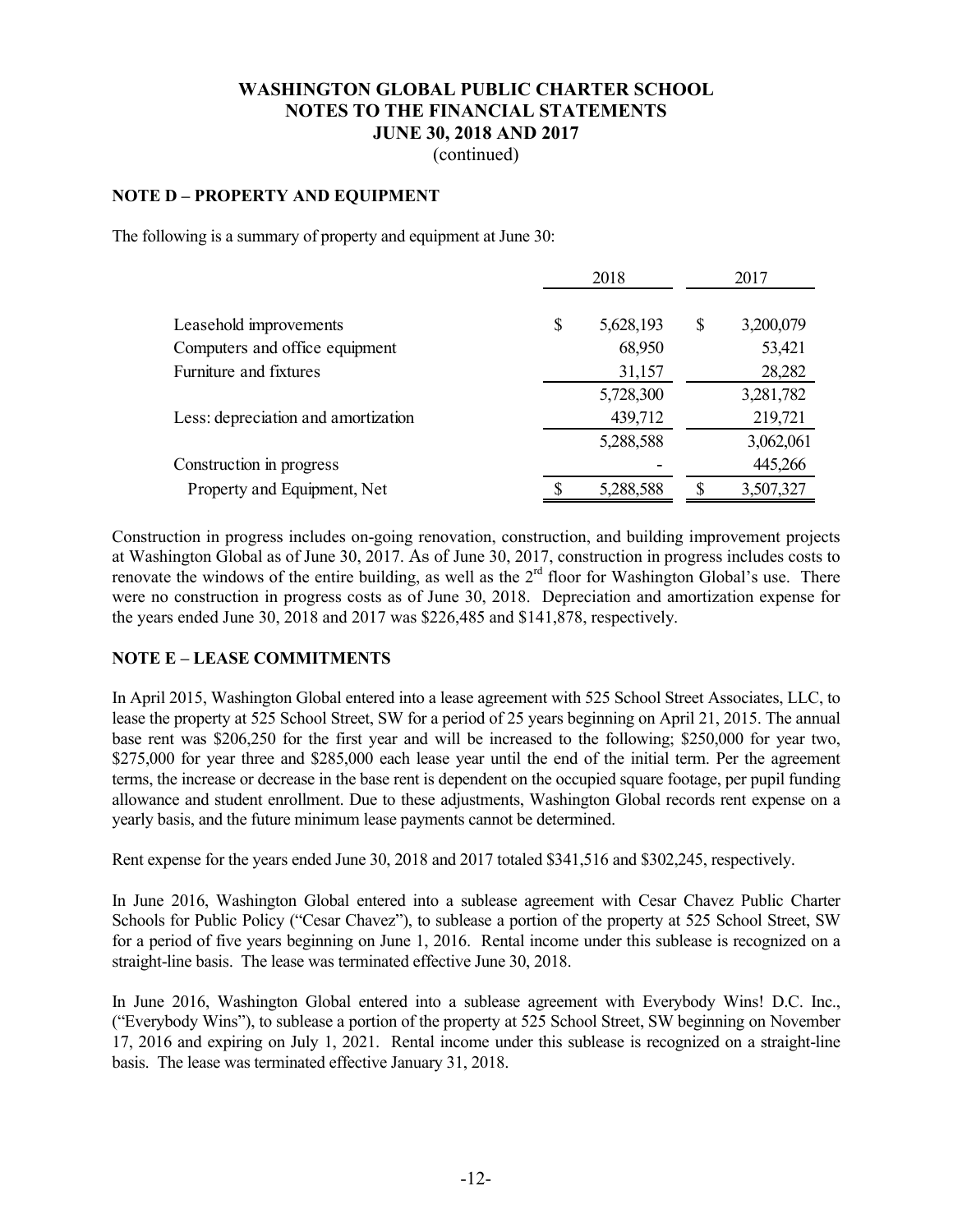(continued)

### **NOTE F – LONG-TERM DEBT**

On November 17, 2015, Washington Global secured a loan from United Bank (Phase I) in the amount of \$2,000,000 to fund costs of planned leasehold improvements to the school property. The loan is structured for the first six months to be a construction loan, with funds advanced as construction is completed. Interest is accrued and payable monthly on the funds advanced. After six months, the loan balance is repayable in 120 monthly payments based upon a 20 year mortgage amortization. On October 20, 2017, an amendment was made to the loan making the full balance due and payable on October 22, 2022.

During the first six months, the interest rate floats monthly, at 4.00% over the prevailing 30 day LIBOR. After the first six months, the interest rate was fixed for the next five years at the then prevailing equivalent of the mid-range five year swap rate for 30 day LIBOR plus 3.50%. After sixty-six months, the interest rate will be subject to a final adjustment to the then prevailing equivalent of the mid-range swap rate plus 3.50% and fixed until loan maturity. As of June 30, 2018 and 2017, interest accrued at a rate of 4.71% per annum.

The loan is collateralized by the following:

United Bank will have a first leasehold deed on the trust of the property. The lease on the property between 525 School Street Associate, LLP and Washington Global will be subordinated to the United Bank loan, with a subordination agreement acceptable to United Bank.

Washington Global pledges and assigns its DC charter school facility allowance, receivables and proceeds of the property to United Bank. In accordance with the terms of the loan, facility allowance payments are deposited in a payment escrow account held at United Bank for loan and lease payments.

Washington Global will provide adequate insurance coverage on the property for physical damage and general liability, naming United Bank as the mortgagee and additional insured.

Washington Global will assign contracts with the general contractor and architect for the project, along with assignment of all related plans, specifications, and permits related to the project.

The DC Office of the State Superintendent of Education ("OSSE") will provide a five year enhancement of \$500,000 to be deposited into an account with United Bank; pledged as additional collateral.

On September 27, 2016, Washington Global secured an additional loan from United Bank (Phase II) in the amount of \$1,400,000 to finance the second phase of renovations of 525 School Street, SW. For the first six months of the loan, interest accrued at a variable rate, adjusted monthly, equivalent to the 30 day LIBOR rate plus 4.00% per annum, with a floor of at least 4.00% per annum. After six months, loan balance is repayable in monthly payments based upon a 20 year mortgage amortization. The interest rate is a fixed interest rate, equivalent to the then-prevailing mid-range five year swap rate, as determined by United Bank as of the adjustment date, plus 3.50% per annum. As of June 30, 2018 and 2017, interest accrued at a rate of 5.57% per annum. On October 20, 2017, an amendment was made to the loan making the full balance due and payable on October 22, 2022.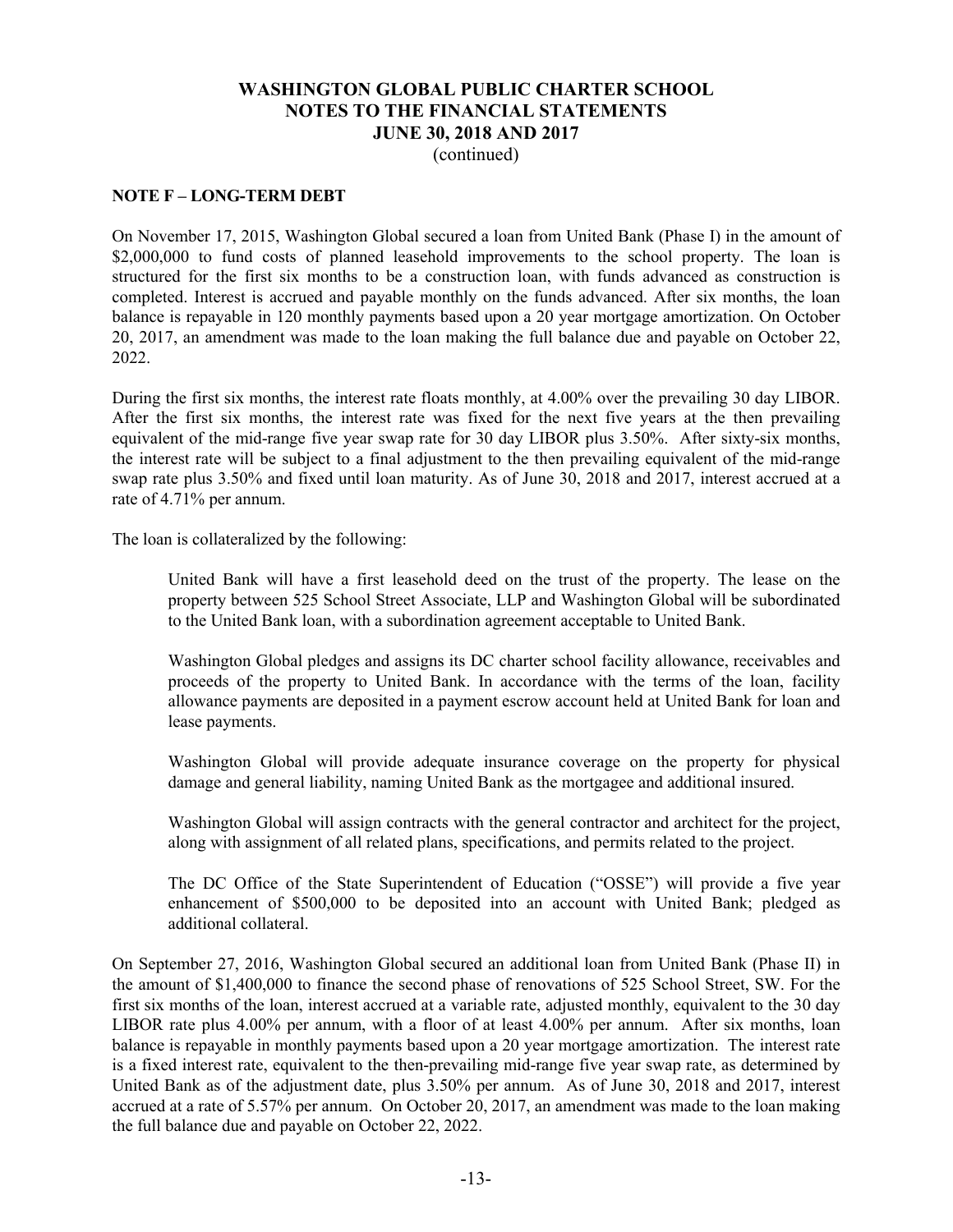(continued)

#### **NOTE F – LONG-TERM DEBT**– continued

On September 27, 2016, Washington Global secured a loan with Building Hope in the amount of \$500,000 to finance renovations of 525 School Street, SW ("Building Hope Loan"). The loan is scheduled to mature on September 27, 2021. Interest accrues at a rate of 6.0% per annum. Interest is payable in equal monthly installments for the first six months of the loan term. Thereafter, principal and interest are payable based on a 20-year amortization schedule, with a balloon payment of \$399,942 due at maturity. The Building Hope Loan is subordinate to the United Bank Phase II loan and is guaranteed by a credit enhancement of \$100,000 from America's Charter School Finance Corporation. The Building Hope Loan is secured by a second priority lien on its leasehold deed of trust of the property, second priority assignment of all leases and rents, second priority lien on per pupil appropriations and facility allowances, and assignment of construction and architectural contracts and plans related to the project.

On October 20, 2017, Washington Global secured an additional loan from United Bank (Phase III) in the amount of \$2,854,000 to finance the third phase of renovations of 525 School Street, SW. For the first six months of the loan, interest accrued at a variable rate, adjusted monthly, equivalent to the 30 day LIBOR rate plus 4.00% per annum, with a floor of at least 5.00% per annum. After six months, loan balance is repayable in monthly payments based upon a 15 year mortgage amortization. The interest rate is a fixed interest rate at the greater of, the equivalent to the then-prevailing mid-range three year swap rate, as determined by United Bank as of the adjustment date, plus 3.50% per annum; or 3-yr US Treasury rate plus 3.5% per annum. As of June 30, 2018, interest accrued at a rate of 6.12% per annum. The loan is scheduled to mature on October 22, 2022.

The loan agreements contain certain restrictive financial and non financial covenants. In the opinion of management, Washington Global has complied with the required covenants.

The following summarizes debt as of June 30:

| United Bank loan (Phase I)                   |  | 2018       | 2017 |           |  |
|----------------------------------------------|--|------------|------|-----------|--|
|                                              |  | 1,889,226  | \$   | 1,953,291 |  |
| United Bank loan (Phase II)                  |  | 998,830    |      | 1,028,141 |  |
| United Bank loan (Phase III)                 |  | 2,834,641  |      |           |  |
| Building Hope loan                           |  | 484,346    |      | 497,830   |  |
|                                              |  | 6,207,043  |      | 3,479,262 |  |
| Less: current portion                        |  | (233,214)  |      | (106,007) |  |
| Less: debt issuance costs, net of            |  |            |      |           |  |
| accumulated amortization                     |  | (290, 637) |      | (247,929) |  |
| Total Long-Term Debt, Net of Current Portion |  | 5,683,192  |      | 3,125,326 |  |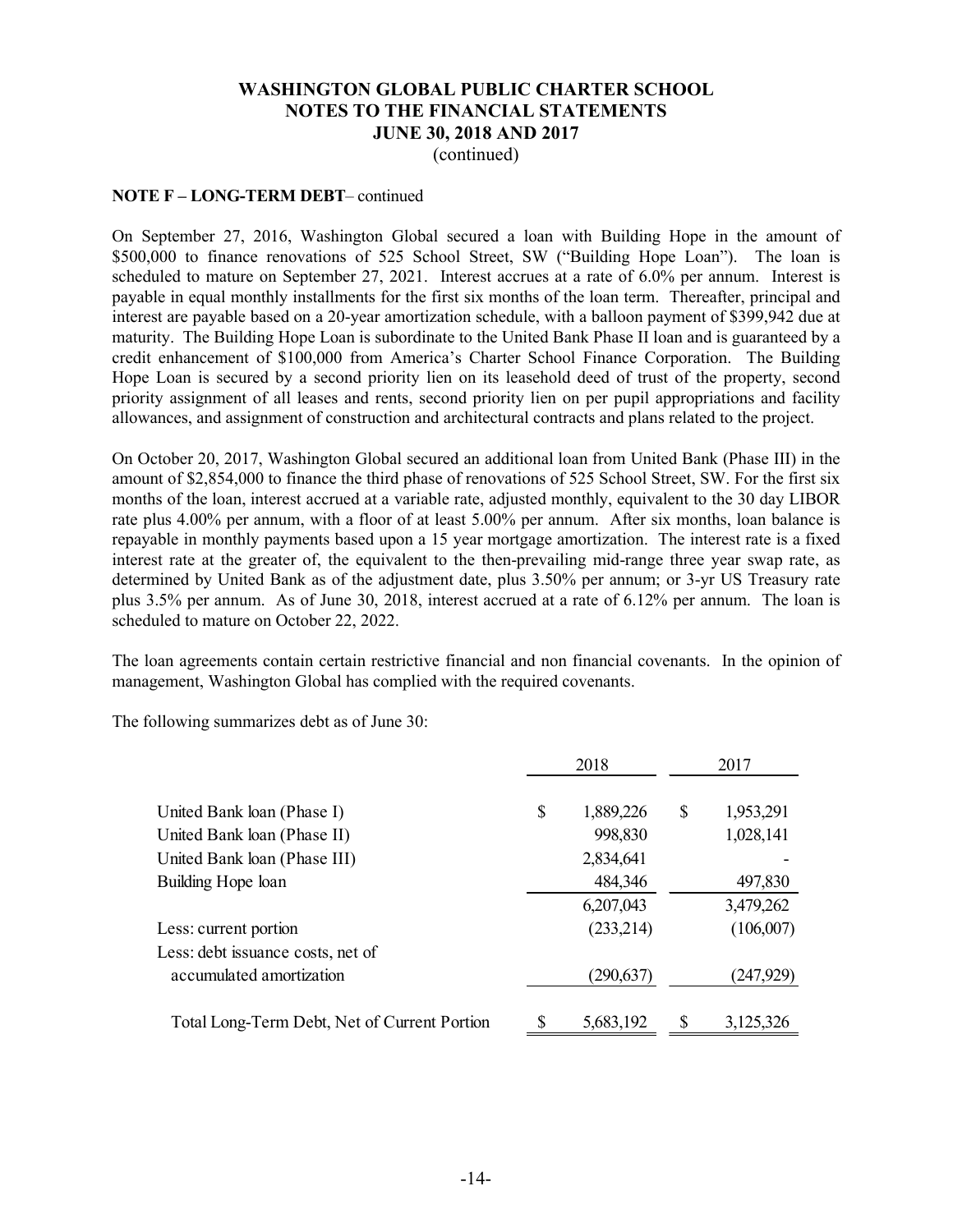(continued)

### **NOTE F – LONG-TERM DEBT** – continued

Debt issuance costs and accumulated amortization are as follows as of June 30:

|                                | 2018 |          |  | 2017     |
|--------------------------------|------|----------|--|----------|
| Debt issuance costs            |      | 385,454  |  | 282,538  |
| Less: accumulated amortization |      | (94,817) |  | (34,608) |
| Debt Issuance Costs, Net       |      | 290,637  |  | 247.930  |

Future minimum payments of the debt are as follows for the years ending June 30:

| 2019  | \$<br>233,214   |
|-------|-----------------|
| 2020  | 244,832         |
| 2021  | 260,033         |
| 2022  | 695,396         |
| 2023  | 4,773,568       |
| Total | \$<br>6,207,043 |

### **NOTE G – TEMPORARILY RESTRICTED NET ASSETS**

Temporarily restricted net assets as of June 30, 2018 are restricted for Washington Global's Korean Language Classes.

### **NOTE H – DISTRICT OF COLUMBIA PUBLIC CHARTER SCHOOL BOARD CONTRACT**

Washington Global has been approved by the District of Columbia Public Charter School Board to operate a charter school in the District of Columbia. The contract provides for a 15 year charter unless sooner terminated in accordance with the contract, beginning July 1, 2015, the date of the contract.

#### **NOTE I – RETIREMENT PLAN**

Washington Global established a 401(k) retirement plan (the "Plan") for eligible employees. Prior to the Plan, Washington Global offered a Simple IRA Plan to eligible employees after one year of service. The Plan allows the participants to make voluntary contributions up to the maximum amount allowable by the Internal Revenue Code. Washington Global matches the employee's contribution up to 4% of the employee's salary, subject to a vesting schedule. Total expenses related to the Plan for the years ended June 30, 2018 and 2017 totaled \$29,182 and \$18,519, respectively.

### **NOTE J – CONCENTRATIONS**

Washington Global is dependent on per-pupil funding from the District of Columbia Public School System, as authorized by the District of Columbia Public Charter School Board. During the years ended June 30, 2018 and 2017, 87% and 90%, respectively, of total support was provided by per-pupil funding.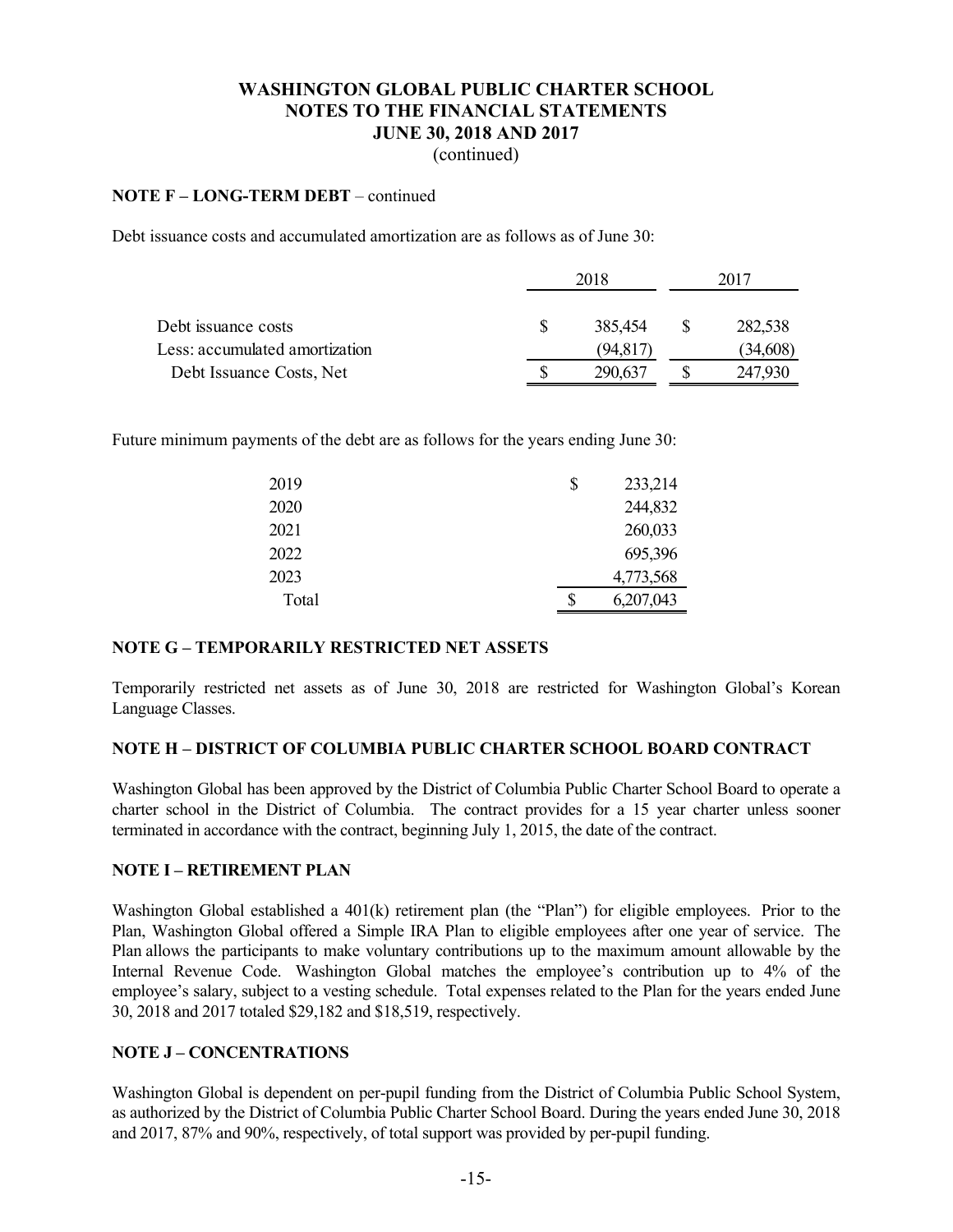(continued)

### **NOTE J – CONCENTRATIONS** – continued

Washington Global maintains its cash in several financial institutions. The cash balances are insured by the Federal Deposit Insurance Corporation ("FDIC") up to \$250,000. Washington Global's cash routinely exceeds the FDIC limit. Management does not believe Washington Global is exposed to any significant credit risk on its cash and cash equivalents.

## **NOTE K – SUBSEQUENT EVENTS**

In preparing these financial statements, Washington Global's management has evaluated events and transactions for potential recognition or disclosure through November 28, 2018, the date the financial statements were available to be issued. There were no additional events or transactions that were discovered during the evaluation that required further recognition or disclosure.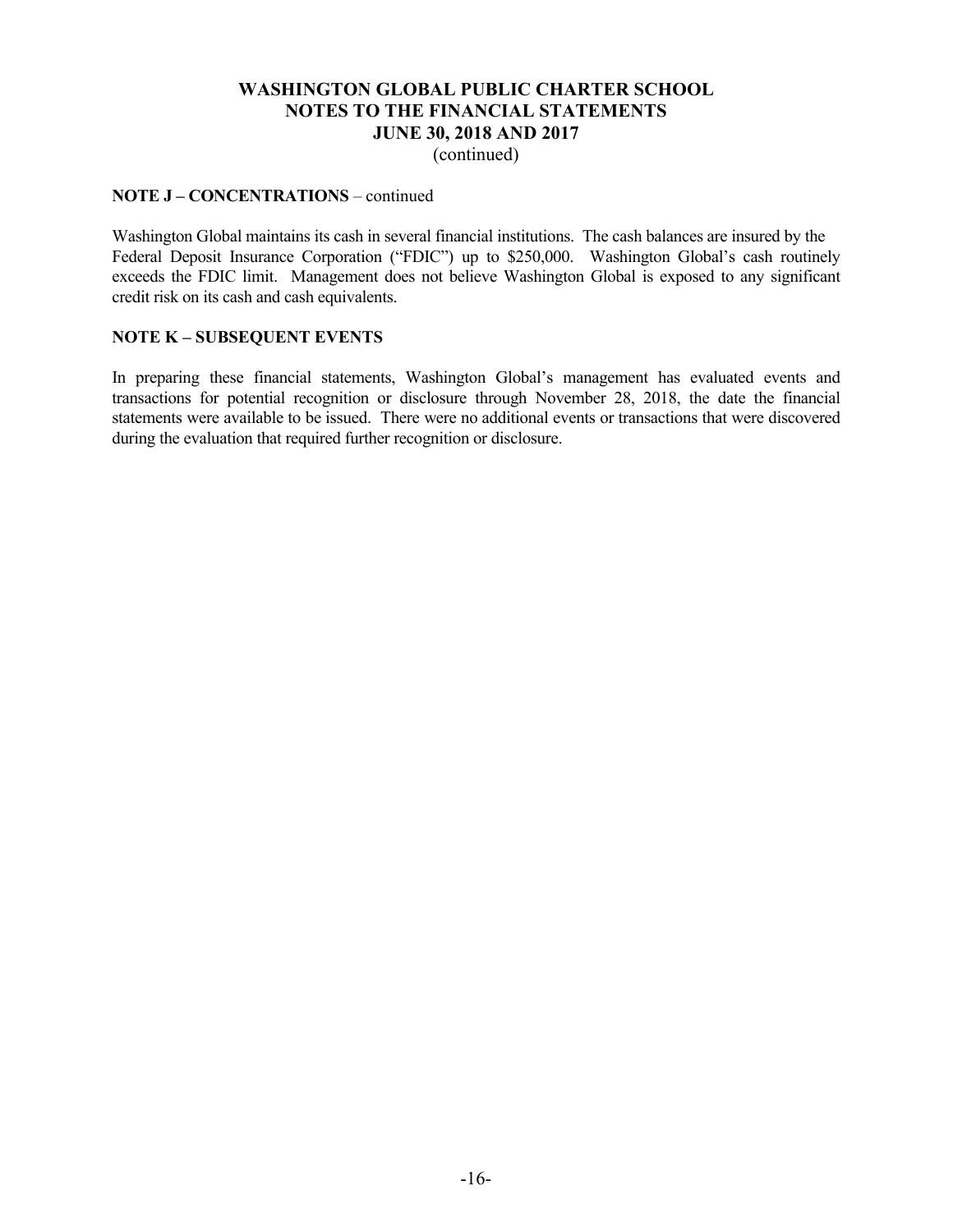

1730 Rhode Island Avenue, NW Suite 800 Washington, DC 20036 (202) 296-3306 Fax: (202) 296-0059

## **INDEPENDENT AUDITOR'S REPORT ON INTERNAL CONTROL OVER FINANCIAL REPORTING AND ON COMPLIANCE AND OTHER MATTERS BASED ON AN AUDIT OF FINANCIAL STATEMENTS PERFORMED IN ACCORDANCE WITH** *GOVERNMENT AUDITING STANDARDS*

Board of Trustees Washington Global Public Charter School Washington, DC

We have audited, in accordance with the auditing standards generally accepted in the United States of America and the standards applicable to the financial audits contained in the *Government Auditing Standards* issued by the Comptroller General of the Untied States, the financial statements of the Washington Global Public Charter School (a nonprofit organization) ("Washington Global"), which comprise the statement of financial position as of June 30, 2018, and the related statements of activities, functional expenses, and cash flows, for the year then ended, and the related notes to the financial statements, and have issued our report thereon dated November 28, 2018.

### **Internal Control over Financial Reporting**

In planning and performing our audit of the financial statements, we considered Washington Global's internal control over financial reporting (internal control) to determine the audit procedures that are appropriate in the circumstances for the purpose of expressing our opinion on the financial statements, but not for the purpose of expressing an opinion on the effectiveness of Washington Global's internal control. Accordingly, we do not express an opinion on the effectiveness of Washington Global's internal control.

A *deficiency in internal control* exists when the design or operation of a control does not allow management or employees, in the normal course of performing their assigned functions, to prevent, or detect and correct misstatements on a timely basis. A *material weakness* is a deficiency, or a combination of deficiencies, in internal control such that there is a reasonable possibility that a material misstatement of the entity's financial statements will not be prevented, or detected and corrected on a timely basis. A *significant deficiency* is a deficiency, or a combination of deficiencies, in internal control that is less severe than a material weakness, yet important enough to merit attention by those charged with governance.

Our consideration of internal control was for the limited purpose described in the first paragraph of this section and was not designed to identify all deficiencies in internal control that might be material weaknesses or significant deficiencies. Given these limitations, during our audit we did not identify any deficiencies in internal control that we consider to be material weaknesses. However, material weaknesses may exist that have not been identified.